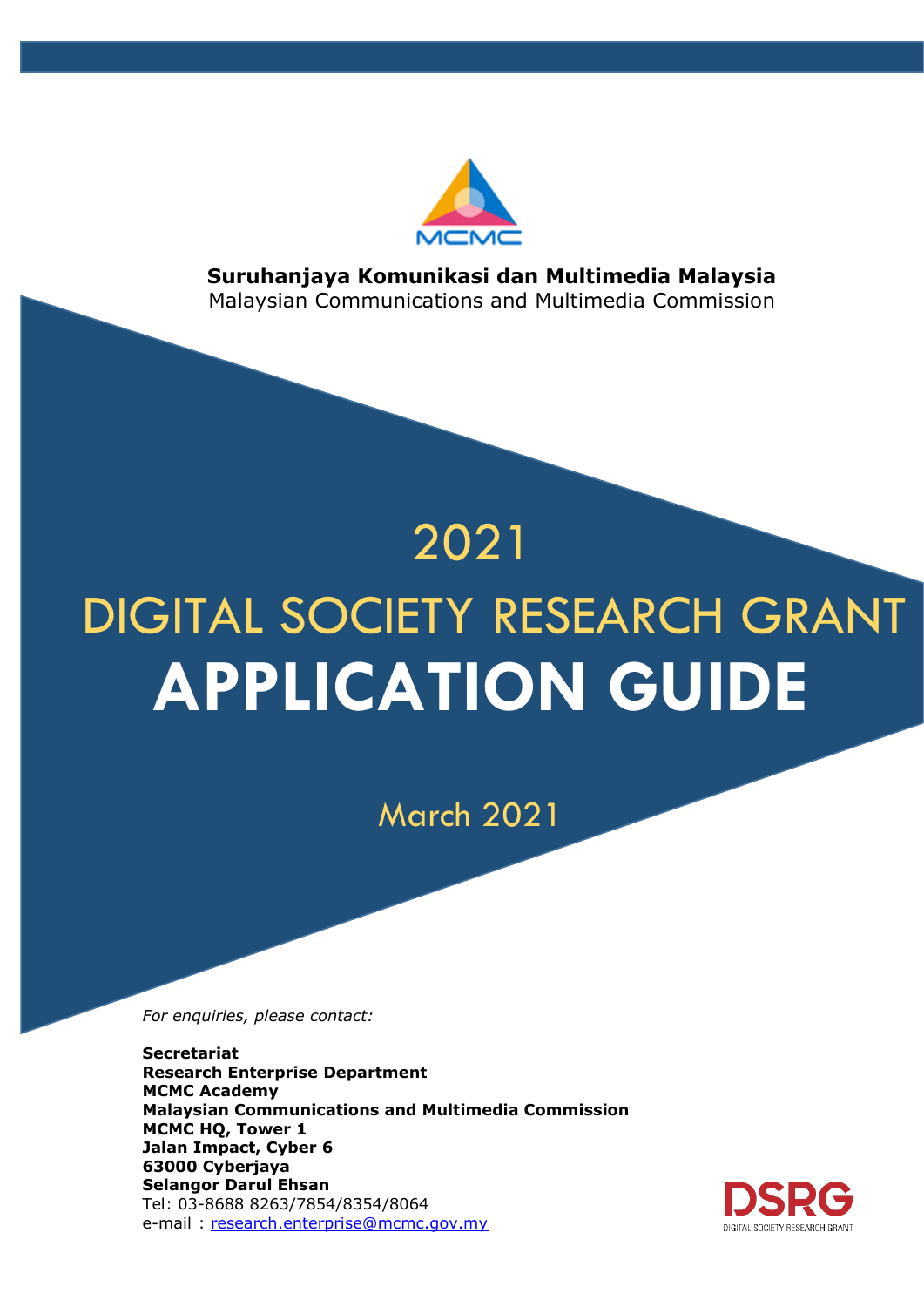## **TABLE OF CONTENT**

|     | <b>SECTION 1: ABOUT MCMC DIGITAL SOCIETY RESEARCH GRANT</b> |    |
|-----|-------------------------------------------------------------|----|
| 1.1 | Introduction                                                | /2 |
|     | 1.2 Objectives                                              | /3 |
|     | 1.3 Frequency                                               | /3 |
|     | 1.4 Research Focus Areas                                    | /3 |
|     | 1.5 Duration of Project                                     | /4 |
|     | 1.6 Grant Amount                                            | /5 |
|     |                                                             |    |
|     | <b>SECTION 2: APPLICATION PROCESS AND PROCEDURES</b>        |    |
| 2.1 | <b>Eligibility Criteria</b>                                 | /5 |
|     | 2.2 Research Proposal                                       | /5 |
|     | 2.3 Expenditure Details                                     | /6 |
| 2.4 | <b>Proposal Submission</b>                                  | /6 |
|     | 2.5 Evaluation of Proposals                                 | 77 |
|     | 2.6 Award/Rejection of Proposals                            | /8 |
|     | 2.7 Submission, Evaluation and Award Process                | /8 |
|     | Timeframe                                                   |    |
|     |                                                             |    |

## **SECTION 3: PROJECT IMPLEMENTATION AND MONITORING**

| 3.1 Disbursement of Funds                              | /10 |
|--------------------------------------------------------|-----|
| 3.2 Submission Reports and Manuscript                  | /10 |
| 3.3 Dissemination of Findings                          | /11 |
| 3.4 Project Completion Notification                    | /11 |
| 3.5 Project Implementation and Monitoring Process Flow | /11 |

#### **SECTION 4: INTELLECTUAL PROPERTY**

| 4.1 Intellectual Property (IP) | /12 |
|--------------------------------|-----|
| 4.2 Publishing Rights          | /13 |
|                                |     |

# **APPENDIX I: 2021 DSRG RESEARCH TITLES** / i-xxiii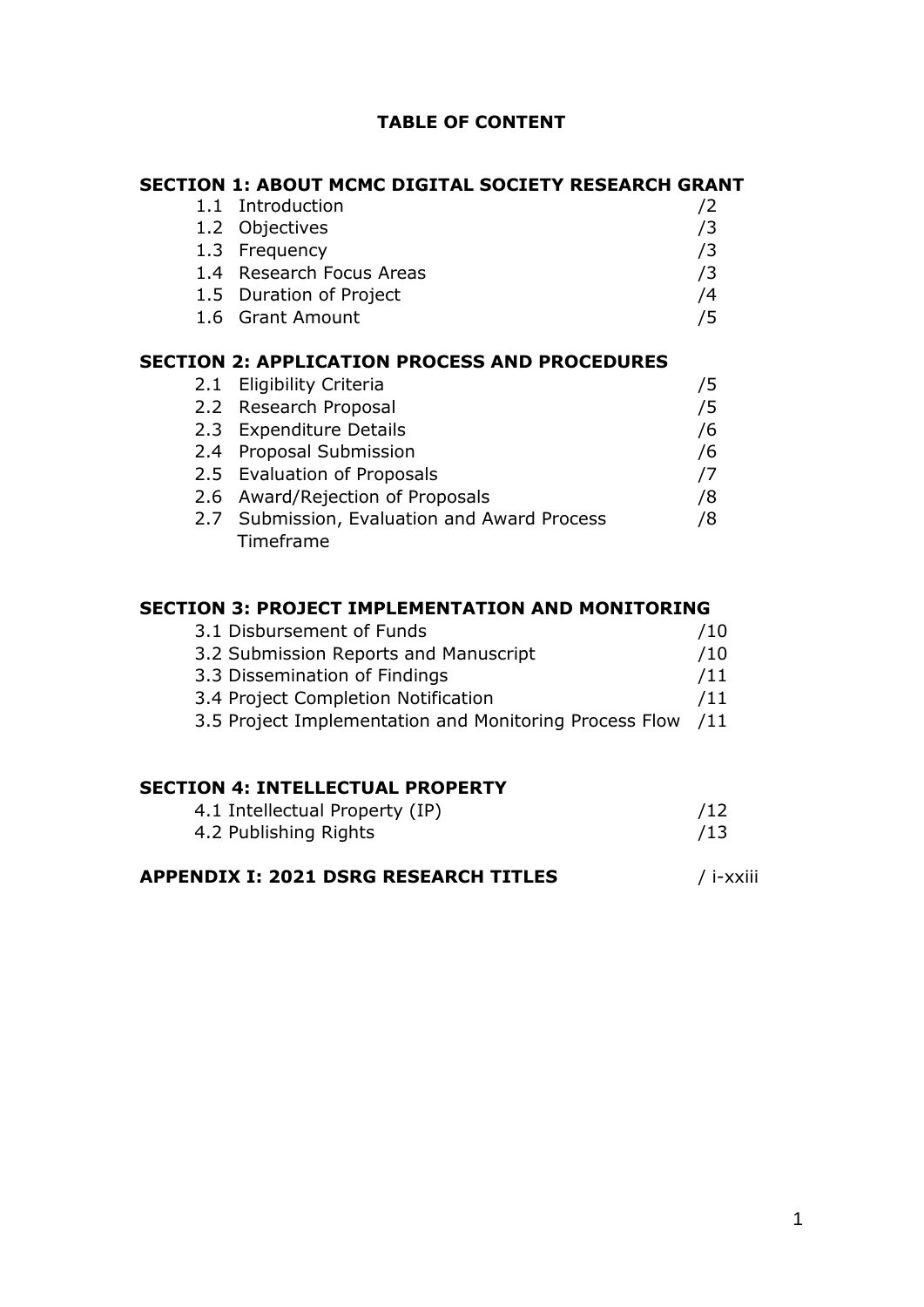## **Section 1: ABOUT DIGITAL SOCIETY RESEARCH GRANT**

## **1.1 Introduction**

- 1.1.1 The Malaysian Communications and Multimedia Commission (MCMC) <sup>1</sup> Digital Society Research Grant ("DSRG") was conceived to contribute towards the enhancement of information resources that are necessary in line with changing community expectations as we navigate the transition towards a sustainable digital civil society.
- 1.1.2 In meeting these aspirations, beyond the provisioning of infrastructure and communications services, there is a corresponding imperative that users possess the knowledge, skills and attitudes to effectively harness the potential of digital media and communications. Accordingly, digital media literacy has become a key competency in the twenty-first century, increasingly pivotal for citizen and user participation across the economy and society. This has been become exceedingly clear in the wake of the pandemic which has heightened our dependence on digital technologies.
- 1.1.3 An important consideration that underpins MCMC's initiatives has been to ensure that the access and benefits of the Information Age are equally shared by all Malaysians. Now, more than ever, coherent and incisive insights are required to address issues of inequitable opportunity, access, knowledge and skill. It is vital that the efforts are directed at ensuring the readiness and resilience of communities in as the nation strives to overcome the challenges wrought by a global pandemic.
- 1.1.4 In this regard, the current pandemic crisis has added a new dimension of urgency for research to inform, illuminate and navigate and evaluate the country's response to the pandemic. Studies that will look at the intersections of the digital world with policies, governance and technologies and capture the social and behavioural dimensions of the issues that are sought to be understood.
- 1.1.5 The outcomes of research should nonetheless align to National Policy Objectives to promote a civil society where informationbased services will provide the basis of continuing enhancements to quality of work and life post-pandemic even as we endeavor to manage the realities of life today.

1

<sup>1</sup> https://www.mcmc.gov.my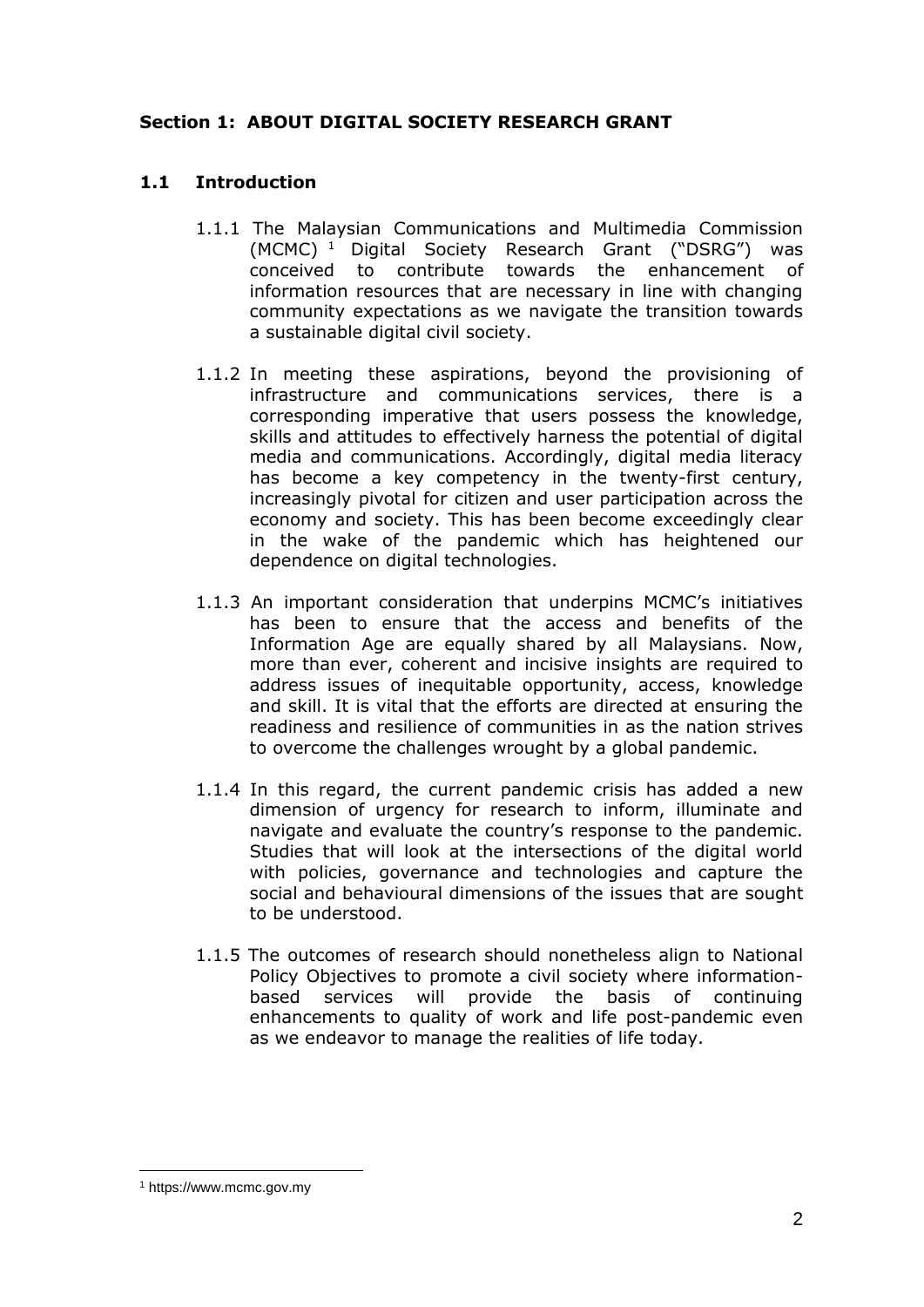# **1.2 Objective**

1.2.1 The objective of this grant is to contribute to the evidence base that is necessary for the nation to optimize on the advancements made in the deployment of communications infrastructure and service. This will in turn inform policy, programmes and interventions aimed at promoting the inclusion and participation of all segments of the population as the nation transitions towards being a fully digitally connected and informed society.

## **1.3 Frequency**

For 2021, the Call for Proposals will be announced bi-annually. The first and second cycles are expected to be announced in the first and second half of 2021.

## **1.4 Research Focus Areas**

1.4.1 Interested researchers are invited to submit project proposals on one of the 16 research titles within the two research focus areas below:

| <b>No</b>      | <b>Code</b> | <b>Research Category and</b><br><b>Gap Area</b>           | <b>Research Title</b>                                                                                                                           |
|----------------|-------------|-----------------------------------------------------------|-------------------------------------------------------------------------------------------------------------------------------------------------|
| $\mathbf{1}$   | $DCC-1$     | Guided Research for<br>User Rights and<br>Protection gap  | User Rights and Protection for Subscribers of<br>Telecommunications Services through the<br>Provision of an Automatic Compensation<br>Framework |
| $\overline{2}$ | DCC-2       | Open Research for<br>User Rights and<br>Protection gap    | Understanding the Behavioural Aspects of<br>Cyberbullying and Interventions for Victims,<br>Perpetrators, Parents and Stakeholders              |
| 3              | DCC-3       | Guided Research for<br>Policy and Regulation gap          | Impact and Efficacy of Mandated Public<br>Service Announcements                                                                                 |
| 4              | DCC-4       | Open Research for<br>Communication<br>Strategies gap      | Understanding the Co-relationship between<br>Internet and Mental Health                                                                         |
| 5              | DCC-5       | Guided Research for<br>Policy and Regulation gap          | The Level of Preparedness of Organizations<br>and Employees on Network Security for<br><b>Remote Office Environments</b>                        |
| 6              | DCC-6       | Guided Research for<br>Adoption gap                       | Challenges of Emerging Big Data<br>Applications: Privacy vs Security                                                                            |
| $\overline{7}$ | DCC-7       | Guided Research for<br>Adoption gap                       | Managing Privacy in an Artificial Intelligence<br>(AI) Enabled World                                                                            |
| 8              | DCC-8       | Guided Research for<br>Competencies and<br>Literacies gap | Communications and Multimedia (C&M)<br>Industry Compliance Competency Gap<br>Analysis                                                           |

Table 1 - List of Digital Citizenship and Cyberwellness Research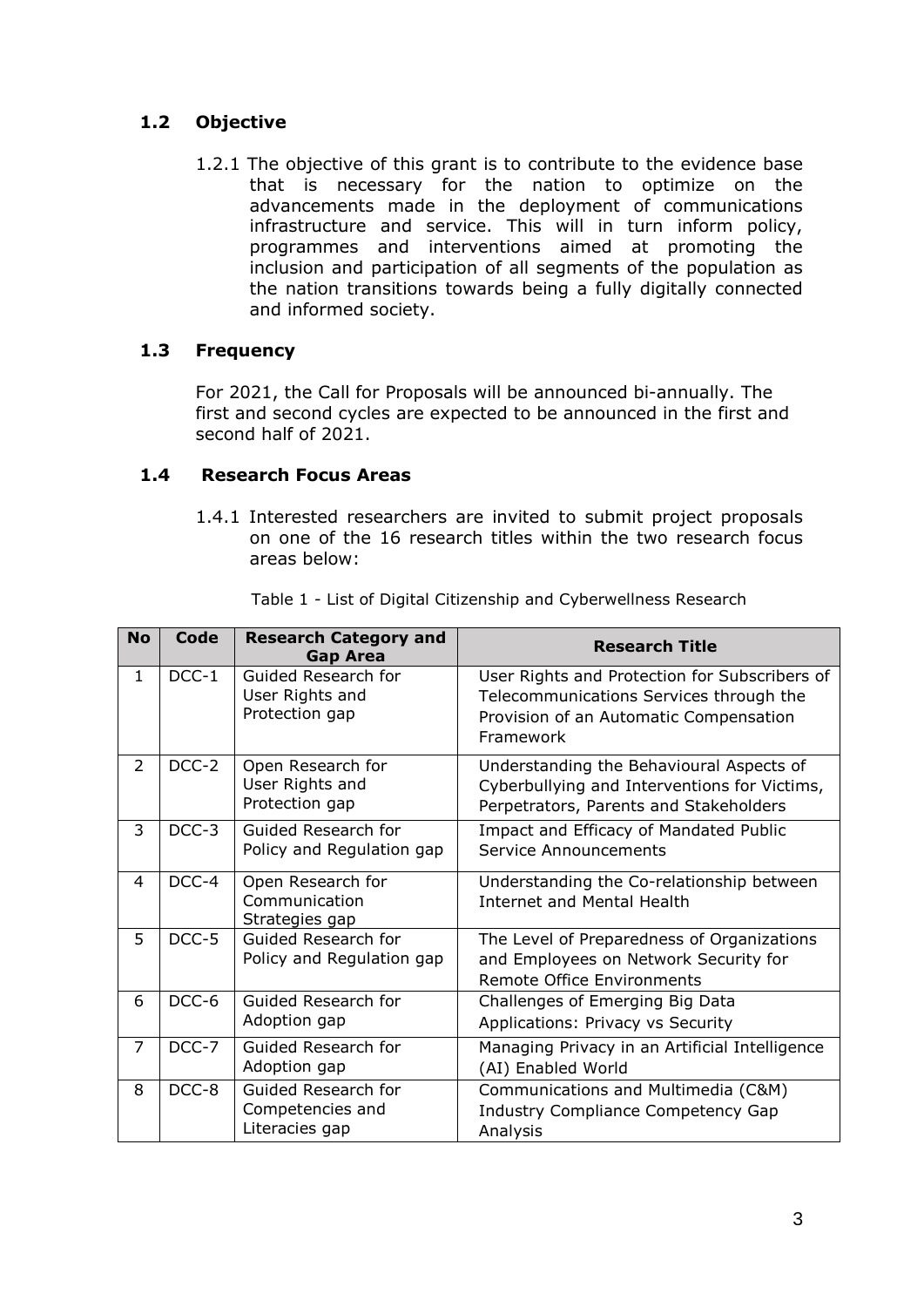| <b>No</b>      | Code   | <b>Research Category and</b><br><b>Gap Area</b>                              | <b>Research Title</b>                                                                                                                                             |
|----------------|--------|------------------------------------------------------------------------------|-------------------------------------------------------------------------------------------------------------------------------------------------------------------|
| $\mathbf{1}$   | $DI-1$ | Guided Research for<br>Adoption gap                                          | Free-To-Air Television (myFreeview)<br>Viewership in Sabah and Sarawak                                                                                            |
| $\overline{2}$ | $DI-2$ | Guided Research for<br>Policy and Regulation gap                             | Study on Malaysia's Ecosystem Compatibility<br>and Envisaged Technologies for 5G by<br>Regulation and Standardization Bodies                                      |
| 3              | $DI-3$ | Guided Research for<br>Policy and Regulation gap                             | Study on Sectoral Policy Readiness to<br>Catalyse 5G Adoption in Malaysia                                                                                         |
| 4              | $DI-4$ | Open Research for<br>Communication<br>Strategies gap                         | Internet Access and Accessibility: Challenges<br>and Potential Interventions in Adopting the<br>New Norms                                                         |
| 5              | $DI-5$ | Guided Research for<br>Programme Evaluation,<br>Assessment and Impact<br>gap | An Impact Study of Pusat Internet Komuniti<br>(PIK) and their Role in the Digital Inclusion<br>of Community within the Pusat Perumahan<br>Rakyat (PPR) Residences |
| 6              | $DI-6$ | Guided Research for<br>Programme Evaluation,<br>Assessment and Impact<br>gap | An Impact Study of Klik Dengan Bijak (KDB)<br>Programme                                                                                                           |
| $\overline{7}$ | $DI-7$ | Guided Research for<br>Programme Evaluation,<br>Assessment and Impact<br>gap | An Impact Study of Malaysian ICT<br>Volunteers (MIV) Programme                                                                                                    |
| 8              | $DI-8$ | Guided Research for<br>Validation and<br>Improvement gap                     | Mapping and Tracking of Malaysia's National<br>Digital Policies and Plans vis-a-vis the ASEAN<br>Digital Masterplan 2025                                          |

#### Table 2 - List of Digital Inclusion Research

- 1.4.2 For Open Research mode, different research themes are available for selection with recommended Research Objectives (ROs). As for Guided Research mode, the predetermined ROs are to be achieved with the option for the researchers to recommend research design.
- 1.4.3 For further information on gap area, targeted research subjects, research problem and context together with desired research aims and objectives please refer to **Appendix I.**

#### **1.5 Duration of Project**

- 1.5.1 The term of a project is up to eight (8) months including six (6) months of research activities until the submission of the research report at the end of the 6<sup>th</sup> month.
- 1.5.2 All research must commence within two (2) weeks of the date of the signing of the Letter of Award. The project shall be completed by the time stipulated in the Letter of Award.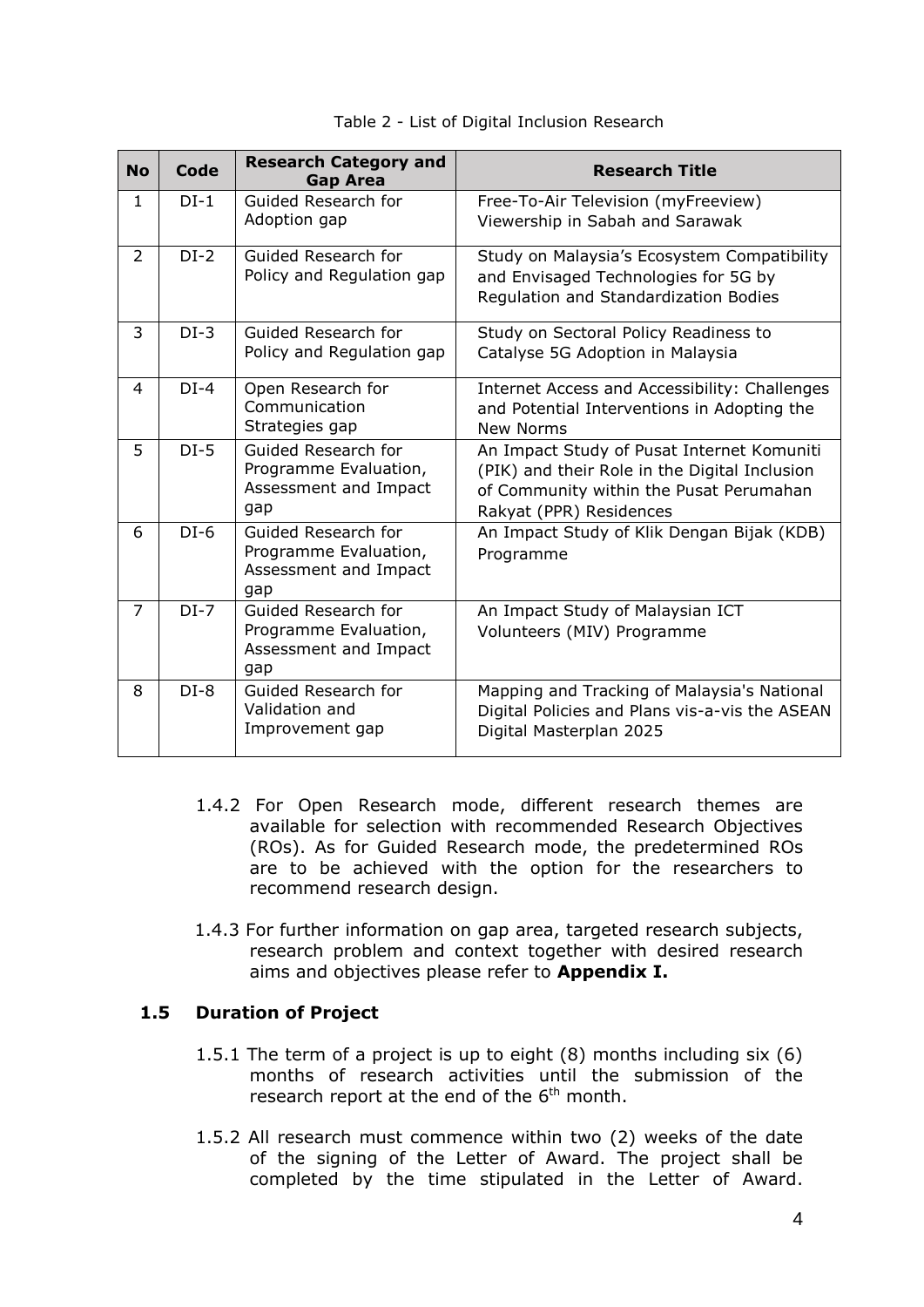Applicants shall indicate the project duration in the proposal including each phase of work.

#### **1.6 Grant Amount**

1.6.1 The grant amount shall depend on the type and scope of the research project and subject to the guidelines herein and may be of a sum of up to Ringgit Malaysia ten thousand (RM10,000).

## **SECTION 2: APPLICATION PROCESS AND PROCEDURES**

## **2.1 Eligibility Criteria**

- 2.1.1 The grant is open to full-time academic faculty member in schools of communications, social sciences, humanities or related fields of private and public institutions of higher learning (IHLs). Each proposal must have a Lead Researcher who will be subject to the general terms and conditions for granting.
- 2.1.2 The following rules apply to applicant:
	- Lead Researcher must hold a doctoral degree;
	- Lead Researcher must have an appointment with a local IHL for (at least) the duration of proposed research project;
	- The salary of the researcher(s) cannot be financed from this grant;
	- The researcher(s) requests the grant on her/his own behalf and on behalf of any possible project consortium; and
	- The researcher(s) is responsible for research and financial matters.
- 2.1.3 Researchers can only submit one proposal as Lead Researcher within this call and each researcher can act no more than twice as applicant (as Lead Researcher or co-researcher).
- 2.1.4 The research team must be comprised of at least two researchers (a Lead Researcher and a co-researcher). Researcher(s) in professions other than academia are allowed to be part of the research team to complement the expertise and with the expectation that the product of the research will contribute to the wider body of knowledge on the topic specified.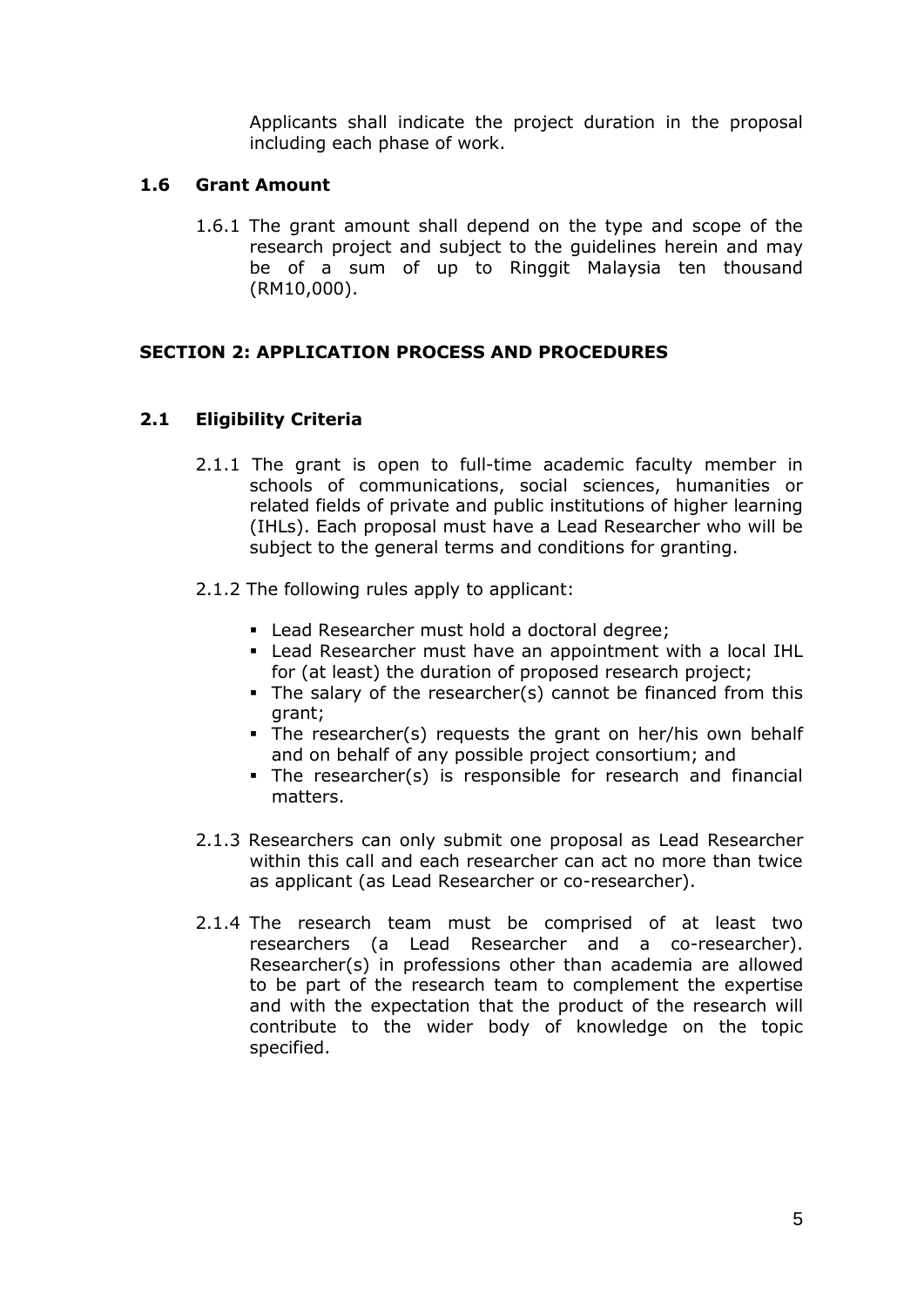## **2.2 Research Proposal**

2.2.1 The research proposal must include the following:

- Abstract
- **Introduction**
- **Problem Statement**
- Research Objectives
- **Exerciture Review and Bibliography**
- Research Methodology
- **Project Timeline and Deliverables**
- **Budgetary requirements**
- 2.2.2 Please refer to the **Proposal Submission Form** for more details on the proposal requirements.
- 2.2.3 The research proposal must also take into consideration and include a **contingency plan for disruptions such as those arising from movement control restrictions**. This is a precaution to ensure that such risks are mitigated. Any requests for extension of project deadlines is discouraged and all reasonable attempts must be made to preserve the timely completion of deliverables.

# **2.3 Expenditure Details**

2.3.1 *Remuneration and allowances*

This extends to wages and allowance for temporary and contract personnel who are directly engaged in the project. Period of employment and hourly/monthly rate for research assistant must be clearly stated and justified.

2.3.2 *Travel and transportation*

Only travel expenses (domestic) directly related to the project are claimable.

2.3.3 *Rental*

Only rental expenses for building space, equipment, transportation and any other item directly related to the project should be included.

#### 2.3.4 *Research materials and supplies*

This extends to expenses for research materials and supplies directly related to the project such as books, magazines, computer software, photocopying, printing binding, filming, consumables (stationeries, etc.), charges from postage, telephone, fax and other expenses necessary to complete the project. The purchase of mobile phones is not claimable.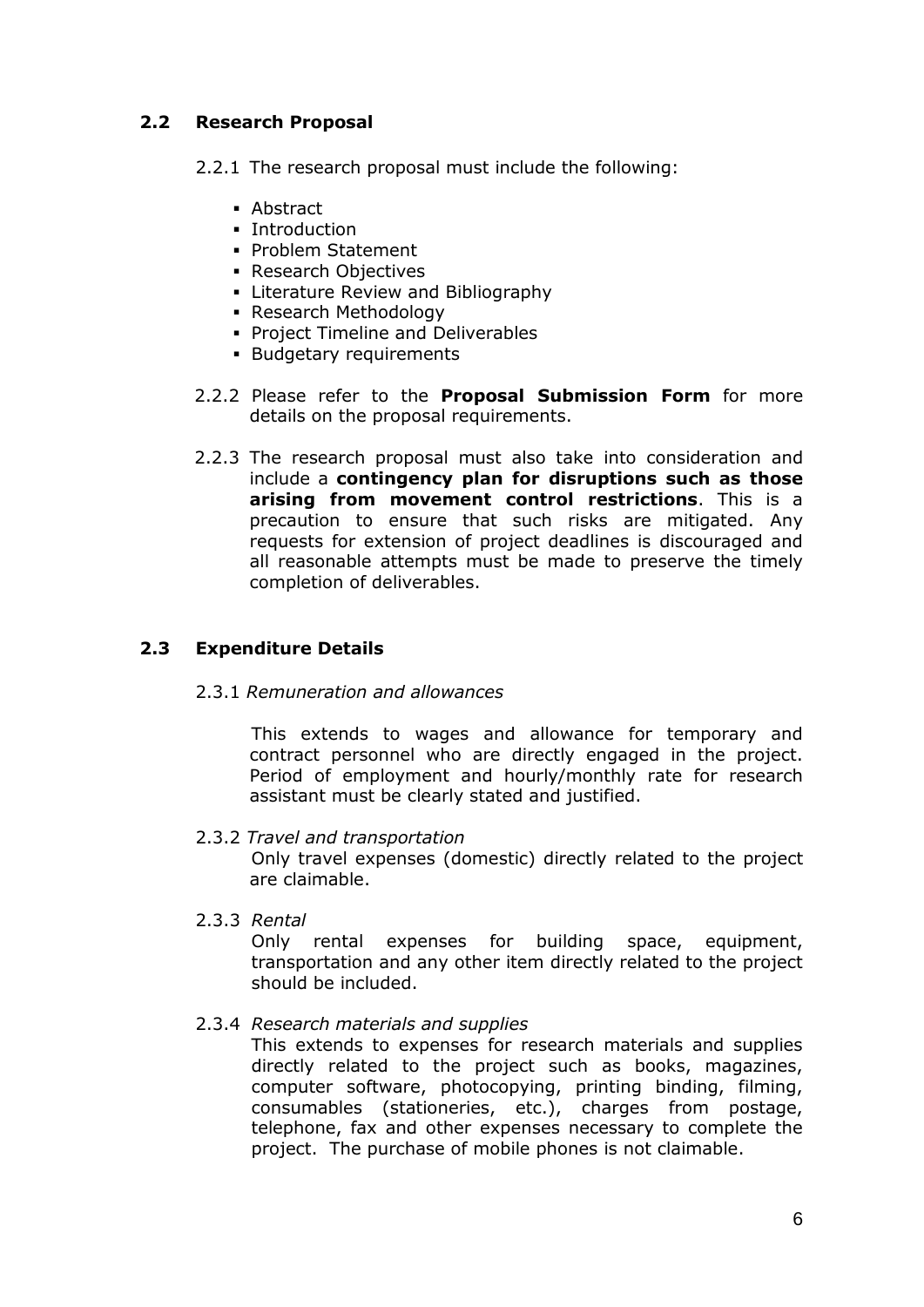2.3.5 *Special Services*

Consultancy, translation, payment of research subjects, data gathering and processing costs are claimable.

#### **2.4 Proposal Submission**

- 2.4.1 The proposals may be in English or Bahasa Melayu and shall be presented clearly and submitted together with the following:
	- Proposal Submission Form as per Appendix II;
	- Curriculum vitae of the Lead Researcher and team member(s) involved;
	- Certified true copies of highest academic certificates; and
	- Other relevant materials to support the proposal.
- 2.4.2 The electronic copy of the proposal and other documents should be emailed to the Secretariat with '**DSRG 2021 Research Proposal'** in the subject line and addressed to [research.enterprise@mcmc.gov.my.](mailto:research.enterprise@mcmc.gov.my)
- 2.4.3 An acknowledgement will be sent once the proposal has been received by the Secretariat. Those submitting proposals and NOT receiving an email confirmation within a week should contact the Programme Secretariat.
- 2.4.4 All applicants are advised to adhere to the requirements therein, submissions that do not follow the requirements will risk to being disqualified from consideration.

#### **2.5 Evaluation of Proposals**

- 2.5.1 Proposals will be evaluated by the DSRG Technical Panel based on open competition and merit, and taking into consideration the following criteria:
	- *Quality and relevancy of research proposal*: Rationale and justification are presented coherently and logically and is within the context of the research focus and key growth areas. Ethical considerations have also been identified and addressed;
	- *Impact of research:* The analysis of the research problem identified an opportunity to contribute to the implementation or the evolution of one or more MCMC policies or initiatives. The proposed study is also potentially significant for offering new insights in the subject area and other relevant sectors;
	- *Qualifications:* The degree to which the researchers have the expertise, skills and knowledge in the proposed area of research and with the proposed methodology to accomplish the stated aims of the proposed project; and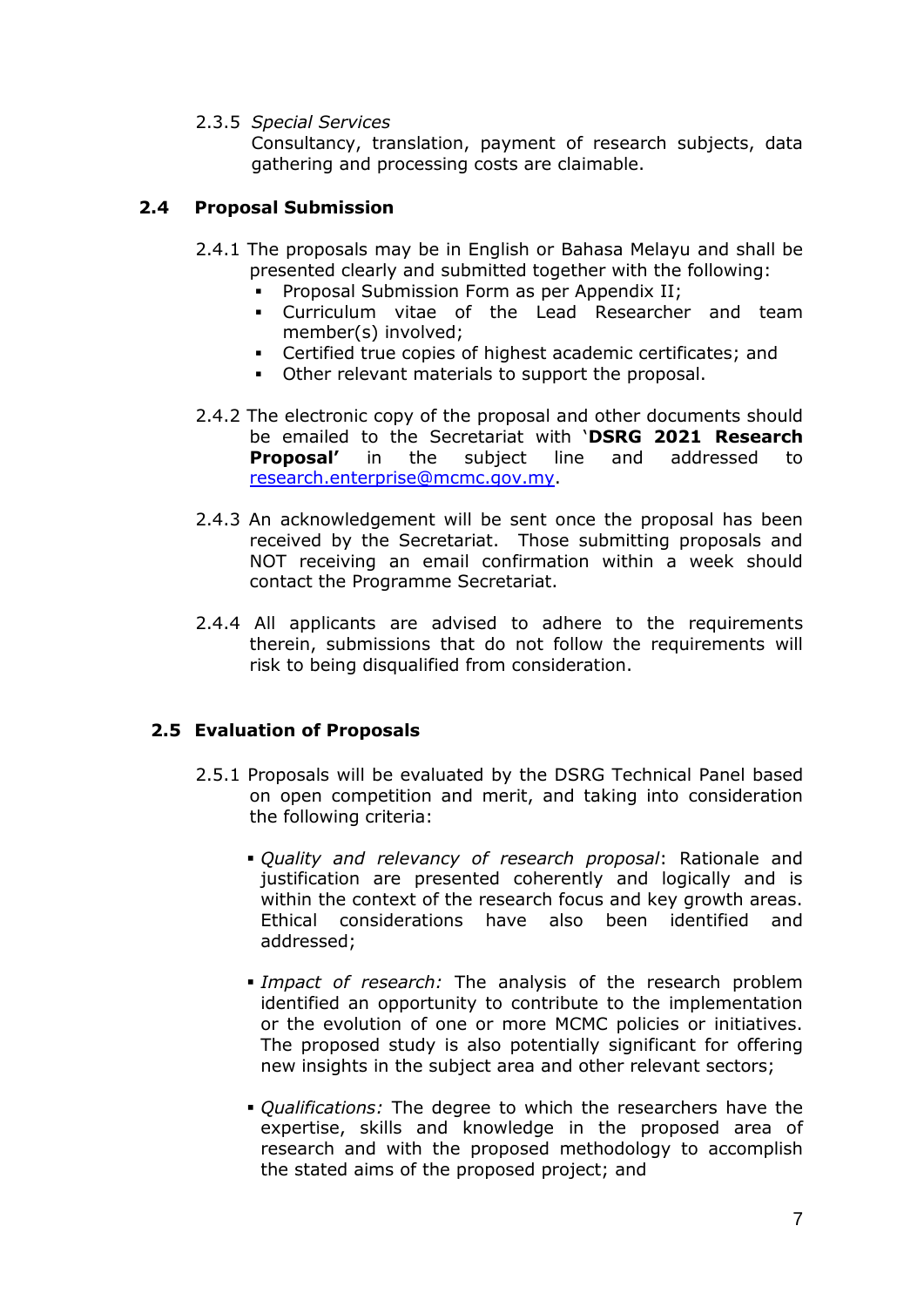- *Feasibility:* The appropriateness of the proposed activities, methods, planned activities and resources to accomplish the project within the timeframe stated. The proposal also identifies the challenges in implementing the project and measures to overcome the challenges.
- 2.5.2 The Lead Researcher may be invited to present their proposal to the Technical Panel as part of the evaluation process.

## **2.6 Award/Rejection of Proposals**

- 2.6.1 The various factors contributing to the poor suitability of submitted proposals include the following aspects:
	- Researchers do not understand MCMC's role and functions, thereby submitting proposals outside MCMC's regulative scope or too remote of that impacting key regulatory partners or stakeholders;
	- **Proposed research is based on the study of research** questions with existing high research work and publications and does not provide new insights, value or new knowledge;
	- Research scope may not be feasible in view of the grant amount and limited duration allowed for under the DSRG;
	- Researchers' expertise does not match the research field of the proposal and/or lacks past research experience in the proposed area of study.
	- The literature review and theoretical and/or conceptual frameworks underpinning a proposed study were not included; and
	- Submissions were of non-research proposals such as the development of prototype or application development.
- 2.6.2 The Technical Panel reserves the right to consider any other factors that it may deem relevant in the process of evaluation.
- 2.6.3 The Technical Panel reserves the right to reject proposals that do not meet the submission and evaluation criteria.
- 2.6.4 Successful applicants will be informed in writing. The Technical Panel may suggest changes to the proposals which may include cost/funding, scope and research timelines. The successful applicant is required to sign a Letter of Award to indicate the acceptance of the grant and the terms and conditions thereof.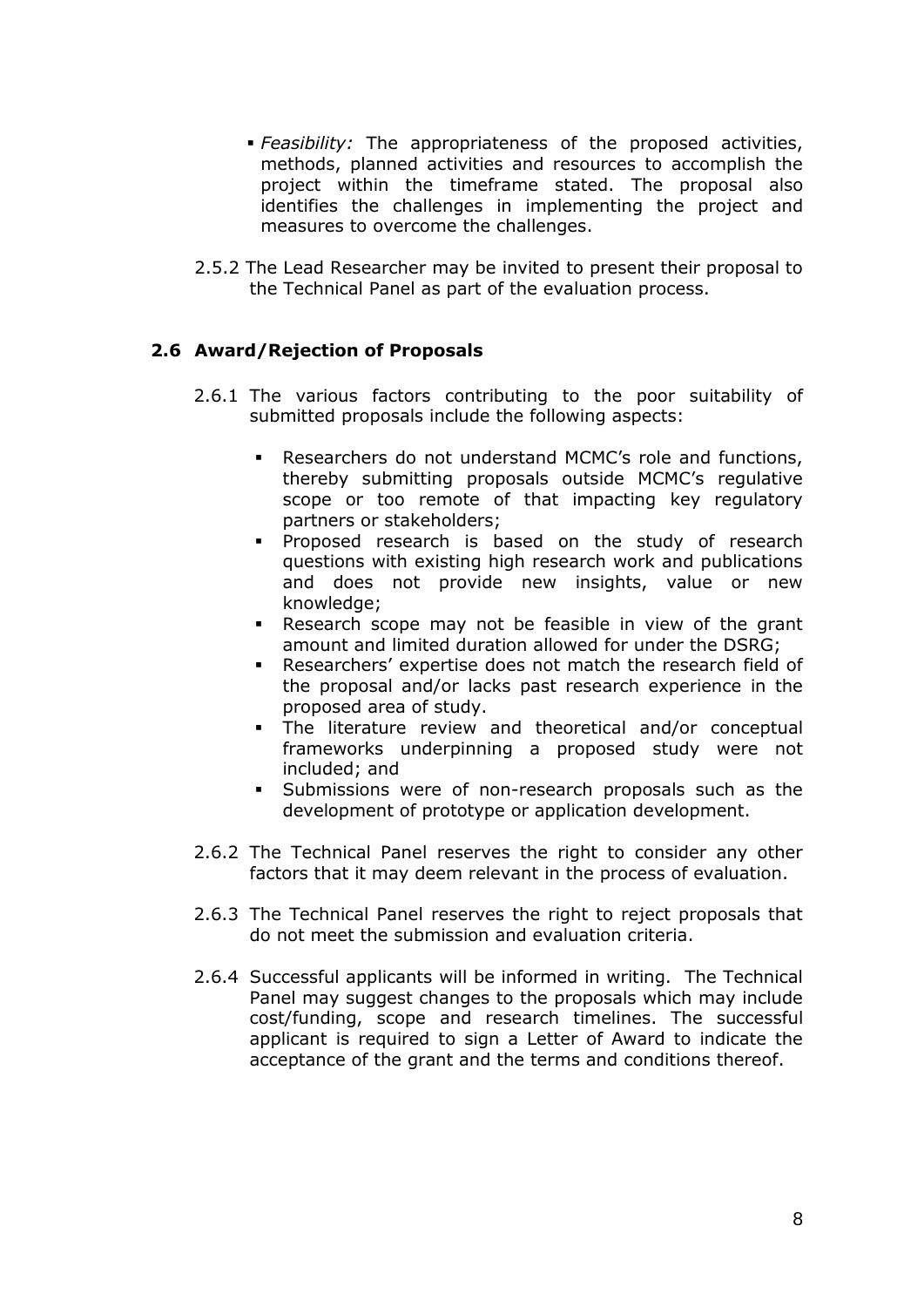#### **2.7 Submission, Evaluation and Award Process Timeframe**

2.7.1 An overview of the DSRG 2021 (Cycle 1) timeframe is as tabulated below:

| <b>Process</b>                                     | Date                             |
|----------------------------------------------------|----------------------------------|
| Issuance of Call for Proposal                      | 1 March 2021                     |
| Deadline for submissions                           | 31 March 2021                    |
| Information session with researchers               | 2nd & 3rd week of March 2021     |
| Evaluation process                                 | <b>April 2021</b>                |
| Notification period                                | End of April 2021                |
| Preparation & execution of Letter of Offer<br>OA). | Early May 2021                   |
| Project commencement                               | 2 <sup>nd</sup> week of May 2021 |

2.7.2 Figure 1 below is the flowchart for the submission, evaluation and award process of DSRG.

Figure 1: Process flow chart for submission, evaluation and award of DSRG

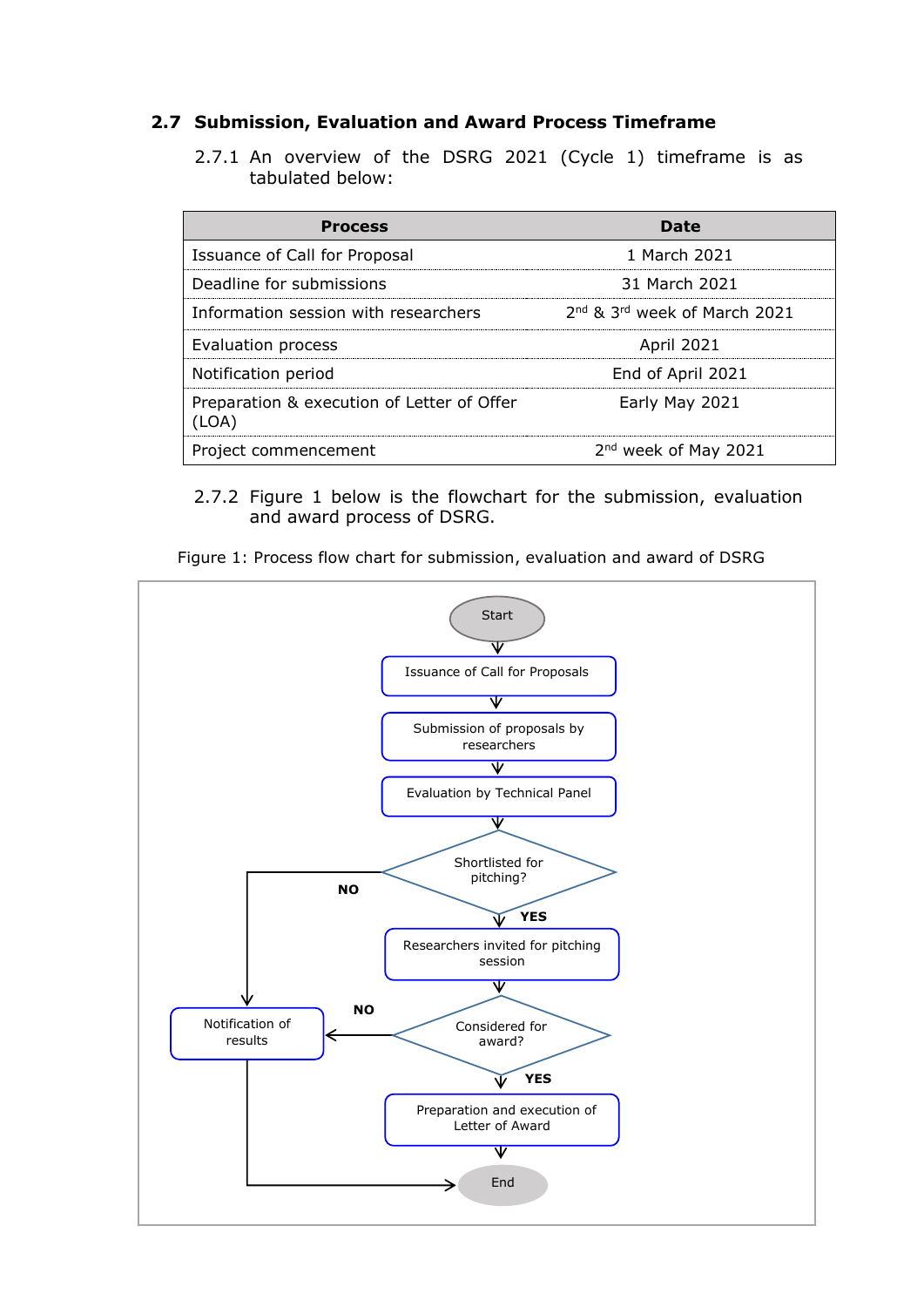## **SECTION 3: PROJECT IMPLEMENTATION AND MONITORING**

#### **3.1 Disbursement of Funds**

| <b>Disbursement phase</b> | Quantum<br>'%) | <b>Description</b>                                                 |
|---------------------------|----------------|--------------------------------------------------------------------|
| First disbursement        | 50             | Upon signing of Letter of Award                                    |
| Second disbursement       |                | Upon submission and acceptance of<br>Interim Report                |
| Final disbursement        |                | Upon submission and acceptance of<br>Project Report and Manuscript |

3.1.1 The grant will be disbursed according to the following schedule:

#### **3.2 Submission of Reports and Manuscript**

#### 3.2.1 Interim Report (IR)

The Lead Researcher is responsible for the successful implementation of the project according to agreed timelines and for the timely submission of the IR. It is required for the IR to be submitted in a timely manner (not more than 7 days) upon achieving 50% of project completion.

The IR is to be submitted together with the expenditure report. Templates for both the IR and expenditure report will be provided by the Secretariat.

The reports will be evaluated against the deliverables to determine whether the project is on track and the conditions for disbursement are met.

3.2.2 Research Report (RR)

The RR is required to be submitted within 14 days after research activities completion (end of  $6<sup>th</sup>$  month) to the MCMC. The RR shall include (but not limited to) the following:

- **Abstract**
- **•** Introduction
- **Research Objectives**
- **Literature Review**
- **Methodology**
- **Findings**
- **Direct outputs of the Research**
- Achievements based on the original Research objectives
- Implications and recommendations for regulatory and policy considerations
- **Recommendations for future research**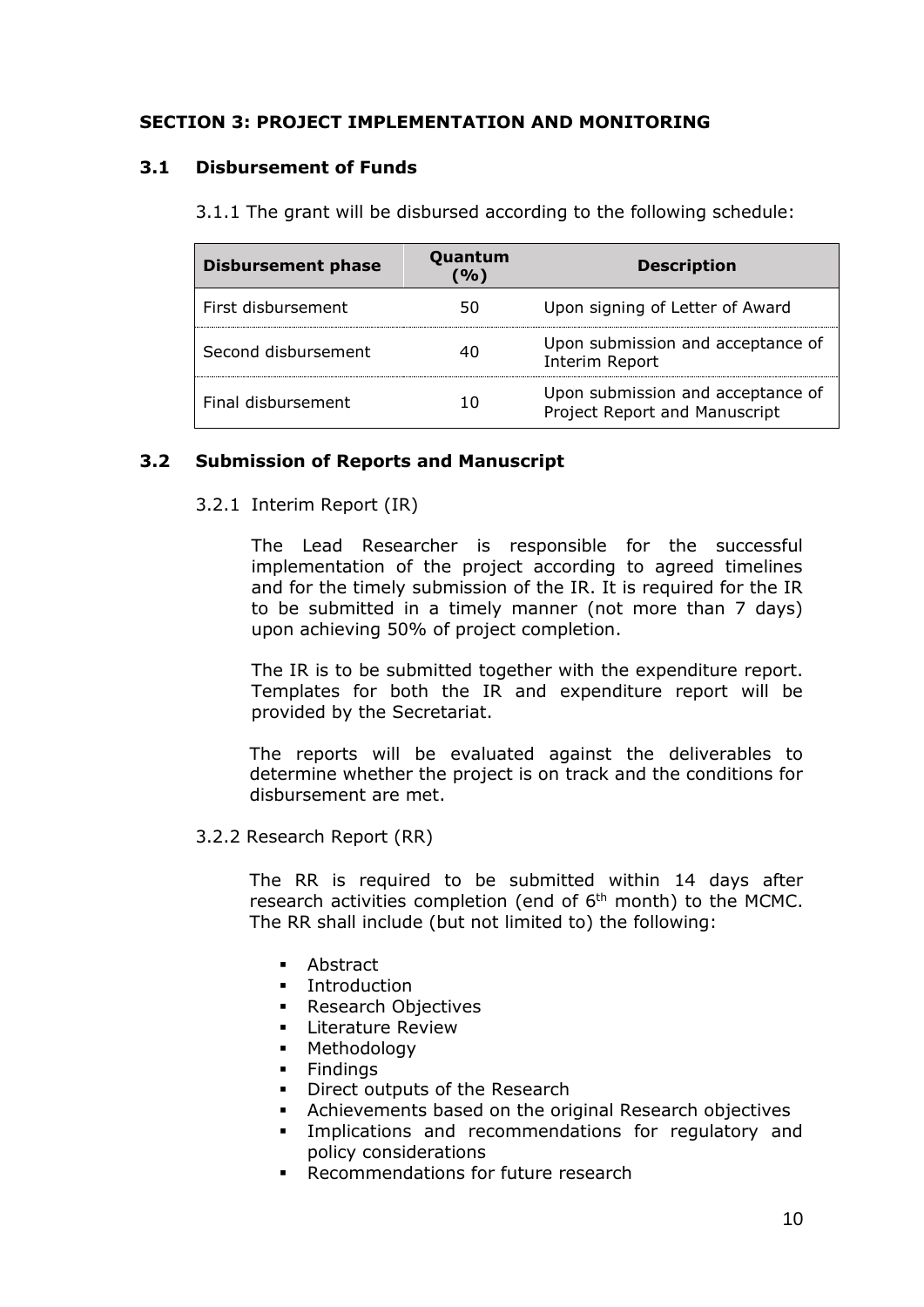#### 3.2.3 Manuscript

The manuscript will be published in MCMC's research publication known as Media Matters. The manuscript is to be submitted upon completion of research (end of  $6<sup>th</sup>$  month) according to the template to be provided by the Secretariat.

3.2.4 Financial Report (FR)

The FR is to be submitted within two (2) months of research completion/submission of RR with a verified financial statement from the university. Template for the FR will be provided by the Secretariat.

#### **3.3 Dissemination of Findings**

- 3.3.1 The MCMC may elect to publish and distribute all or portions of the research report and/or manuscript without restriction.
- 3.3.2 Researchers will be invited to present their research findings at MCMC meetings/seminar/symposium and may be invited to participate in media engagement activities arranged by MCMC as a spokesperson for the research project.

## **3.4 Project Completion Notification**

3.4.1 An acknowledgement of project completion will be sent to the Lead Researcher once the requirement for proper project closure and conditions such as satisfactory submissions of reports and financial statements are met.

#### **3.5 Project Implementation and Monitoring Process Flow**

3.5.1 An overview of the project implementation and monitoring process is provided in Figure 2 below: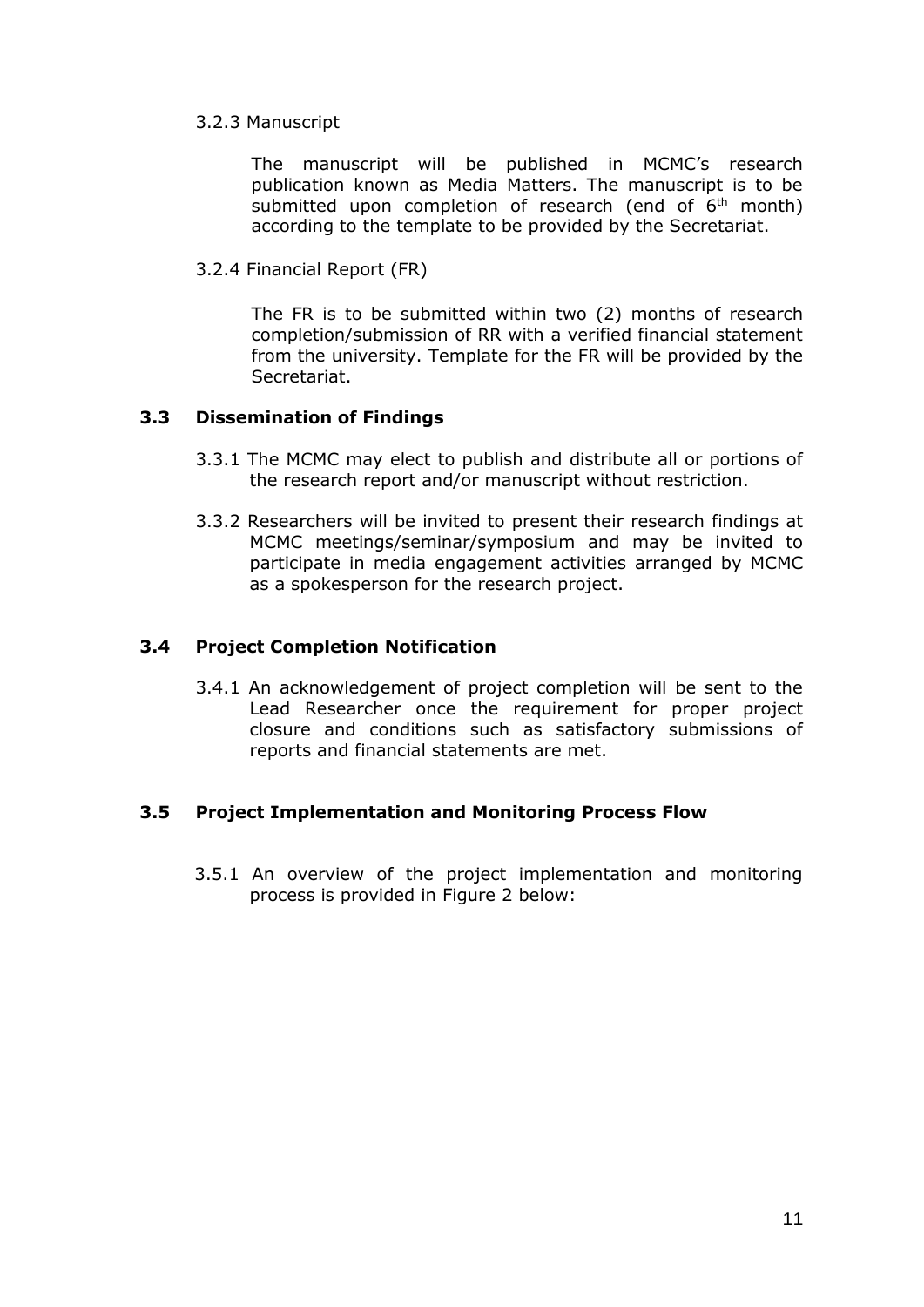

#### Figure 2: Process flow chart for project implementation and monitoring

#### **SECTION 4: INTELLECTUAL PROPERTY**

#### **4.1 Intellectual Property (IP)**

4.1.1 Ownership and management of IP, royalties and any other forms of fees received by the institution resulting from the findings or outputs of the research such as licensing of the IP or any other forms of commercialization, shall be governed in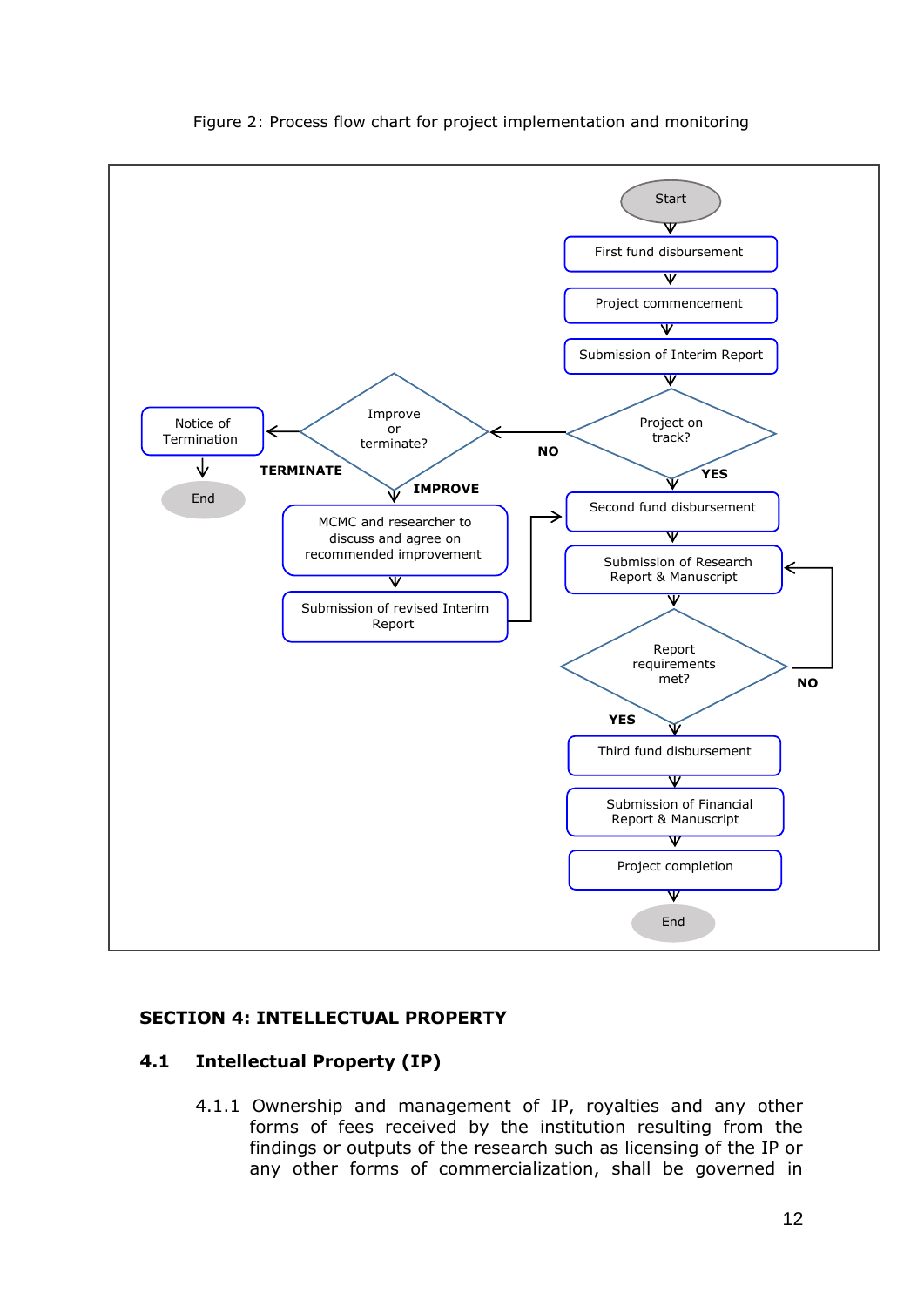accordance with the agreed terms and conditions outlined in the Letter of Award.

# **4.2 Publishing Rights**

- 4.2.1 The MCMC is entitled to publish the research reports in any form as it deems fit, for the purpose of education or knowledge transfer. This notwithstanding, the Lead Researcher is required to contribute through publishing and presenting research findings in local or international events/media, subject to the prior approval of the MCMC. Copies of all publications are to be submitted to the Secretariat.
- 4.2.2 The Lead Researcher shall denote and acknowledge the source of research funding and support for the project and the contribution of the various entities.

## **-End of document-**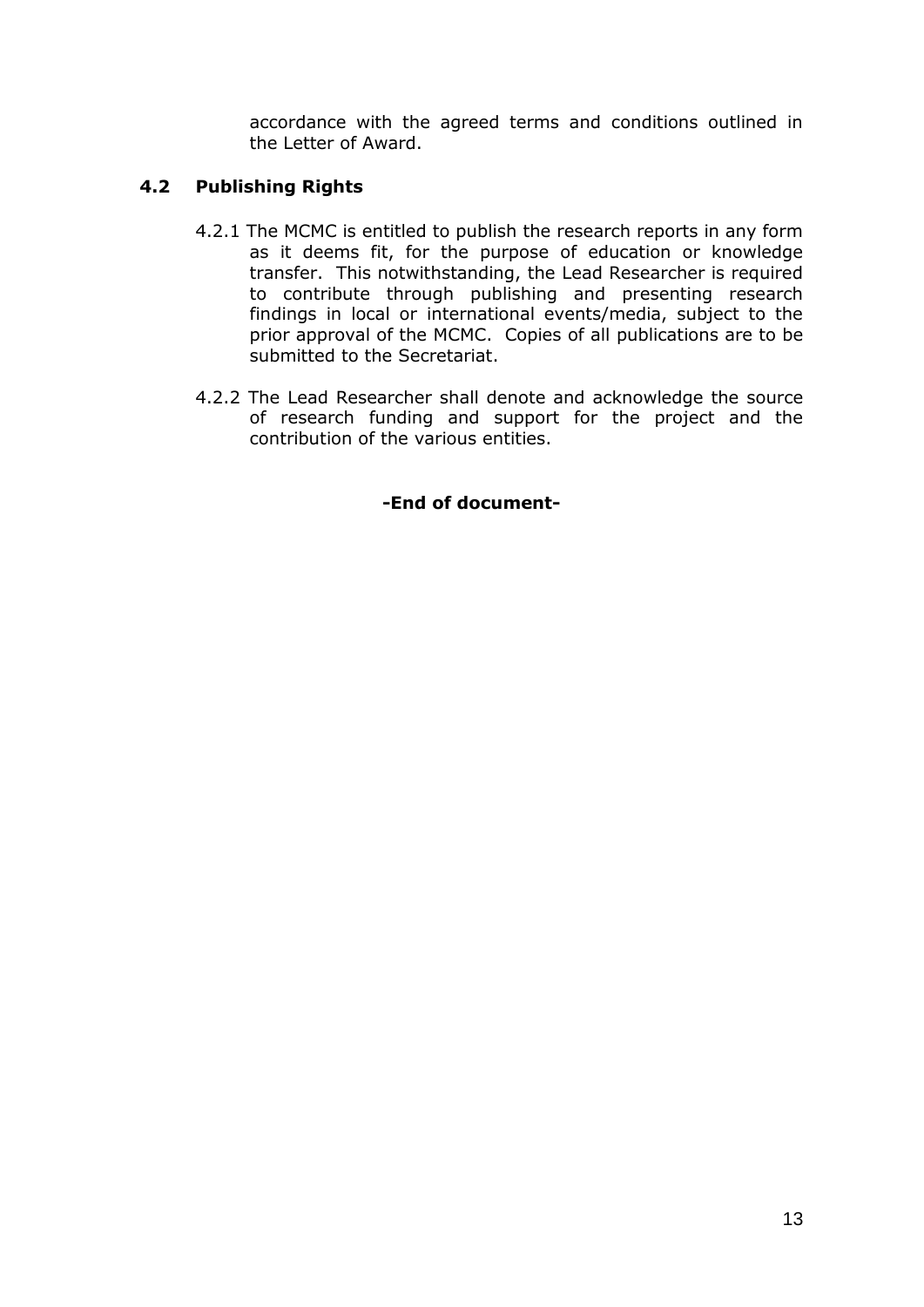## **APPENDIX I - 2021 DSRG RESEARCH TITLES**

| <b>Code</b>        | <b>Research Category</b><br>and Gap Area                         | <b>Research Title</b>                                                                                                                           |
|--------------------|------------------------------------------------------------------|-------------------------------------------------------------------------------------------------------------------------------------------------|
| $DCC-1$            | <b>Guided Research for</b><br>User Rights and<br>Protection gap  | User Rights and Protection for Subscribers of<br>Telecommunications Services through the<br>Provision of an Automatic Compensation<br>Framework |
| DCC-2              | <b>Open Research for</b><br>User Rights and<br>Protection gap    | Understanding the Behavioural Aspects of<br>Cyberbullying and Interventions for Victims,<br>Perpetrators, Parents and Stakeholders              |
| DCC-3              | <b>Guided Research for</b><br>Policy and Regulation<br>gap       | Impact and Efficacy of Mandated Public<br>Service Announcements                                                                                 |
| $\overline{DCC-4}$ | <b>Open Research for</b><br>Communication<br>Strategies gap      | Understanding the Co-relationship between<br>Internet and Mental Health                                                                         |
| DCC-5              | <b>Guided Research for</b><br>Policy and Regulation<br>gap       | The Level of Preparedness of Organizations<br>and Employees on Network Security for<br>Remote Office Environments                               |
| DCC-6              | <b>Guided Research for</b><br>Adoption gap                       | Challenges of Emerging Big Data<br>Applications: Privacy vs Security                                                                            |
| DCC-7              | <b>Guided Research for</b><br>Adoption gap                       | Managing Privacy in an Artificial Intelligence<br>(AI) Enabled World                                                                            |
| DCC-8              | <b>Guided Research for</b><br>Competencies and<br>Literacies gap | Communications and Multimedia (C&M)<br><b>Industry Compliance Competency Gap</b><br>Analysis                                                    |

#### **Table 1 - List of Digital Citizenship and Cyberwellness Research**

#### *1. DCC-1: User Rights and Protection for Subscribers of Telecommunications Services through the Provision of an Automatic Compensation Framework*

## **i. Category, Gap and Target Group**

The research falls within the Guided Research Category addressing the gap area of **User Rights and Protection** and targets service providers and commercial and non-commercial users.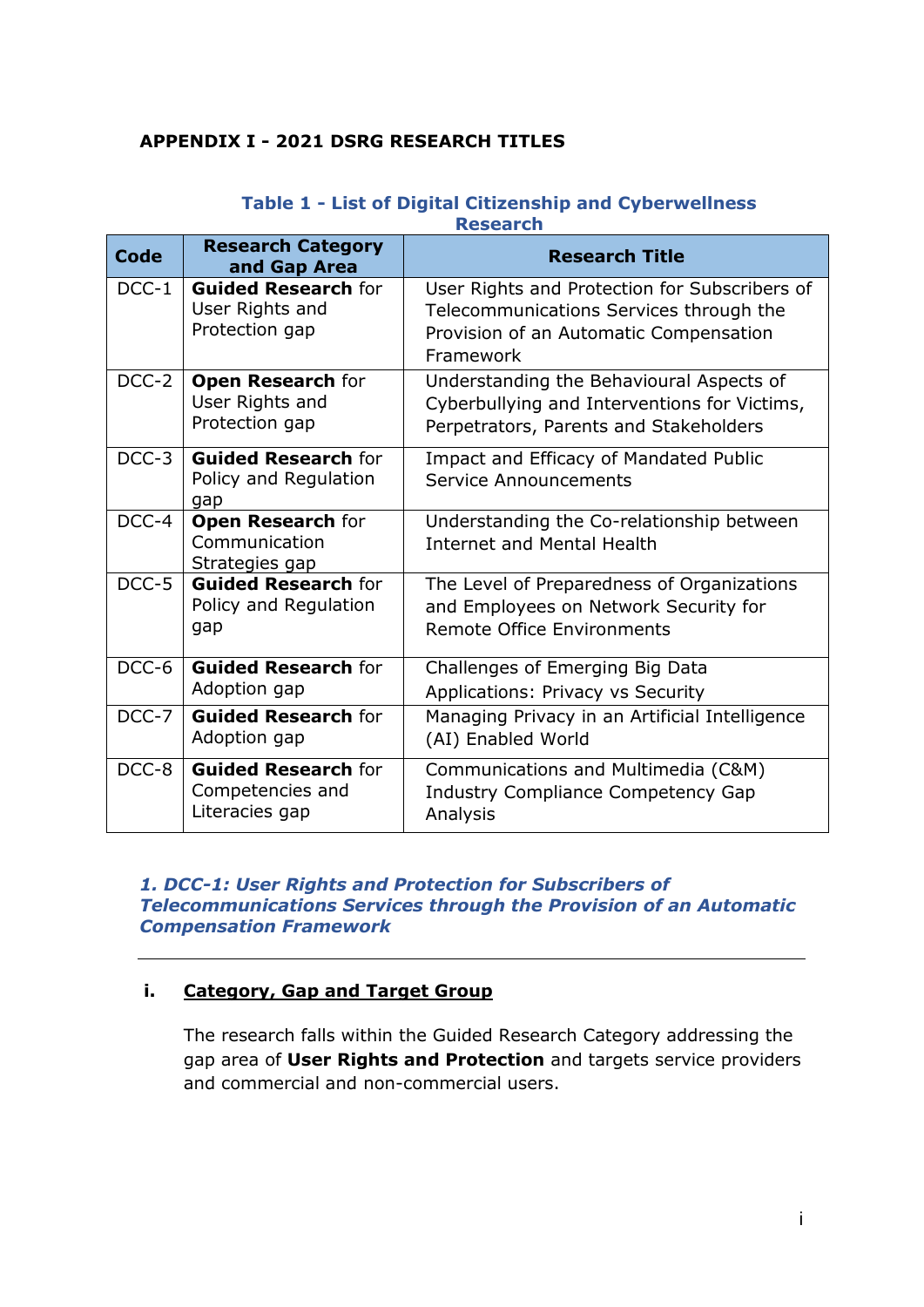## **ii. Research Problem/Context**

Today, the trend and requirement to use telecommunications services have shown an increase in the number of users and network traffic utilisation. Subscribers are increasingly dependent on telecommunications services and when service disruptions do occur, it can have significant repercussions on the user's ability to manage their daily lives. Over the past three years, service disruptions have consistently appeared amongst the top five types of complaints lodged with MCMC. Complaints with regards to affected services are also directed to the Communications and Multimedia Consumer Forum (CFM).

As a designated forum under the Communications and Multimedia Act 1998, CFM has been given the powers to draw up specific provisions on General Principles of Compensation under the General Consumer Code of Practice (GCC Code) 2003. To date, these have yet to be developed as a specific code on the compensation and protection of consumers of telecommunications and internet services.

## **iii. Research Aims**

This Call for Proposal is desirous of research providing insights in identifying the viability of the following items:

- a. forms of compensation (monetary vs. non-monetary);
- b. modes of compensation (automatic compensation vs. case by case process based compensation);
- c. basis and methods of compensation calculation; and
- d. recommendation as to suitability of form, mode and calculation method for different types of services

Researchers are requested to consider the above areas from perspective of both:

- a. the potential impact of the compensation from an industry perspective; and
- b. the potential regulatory impediments and requirements for implementing a potential compensation duty and mechanism on licensees.

## **iv. Research Objectives**

Researchers are invited to submit research objectives aligned to one or a combination of the identified research aims guided by the following overarching research objectives (ROs):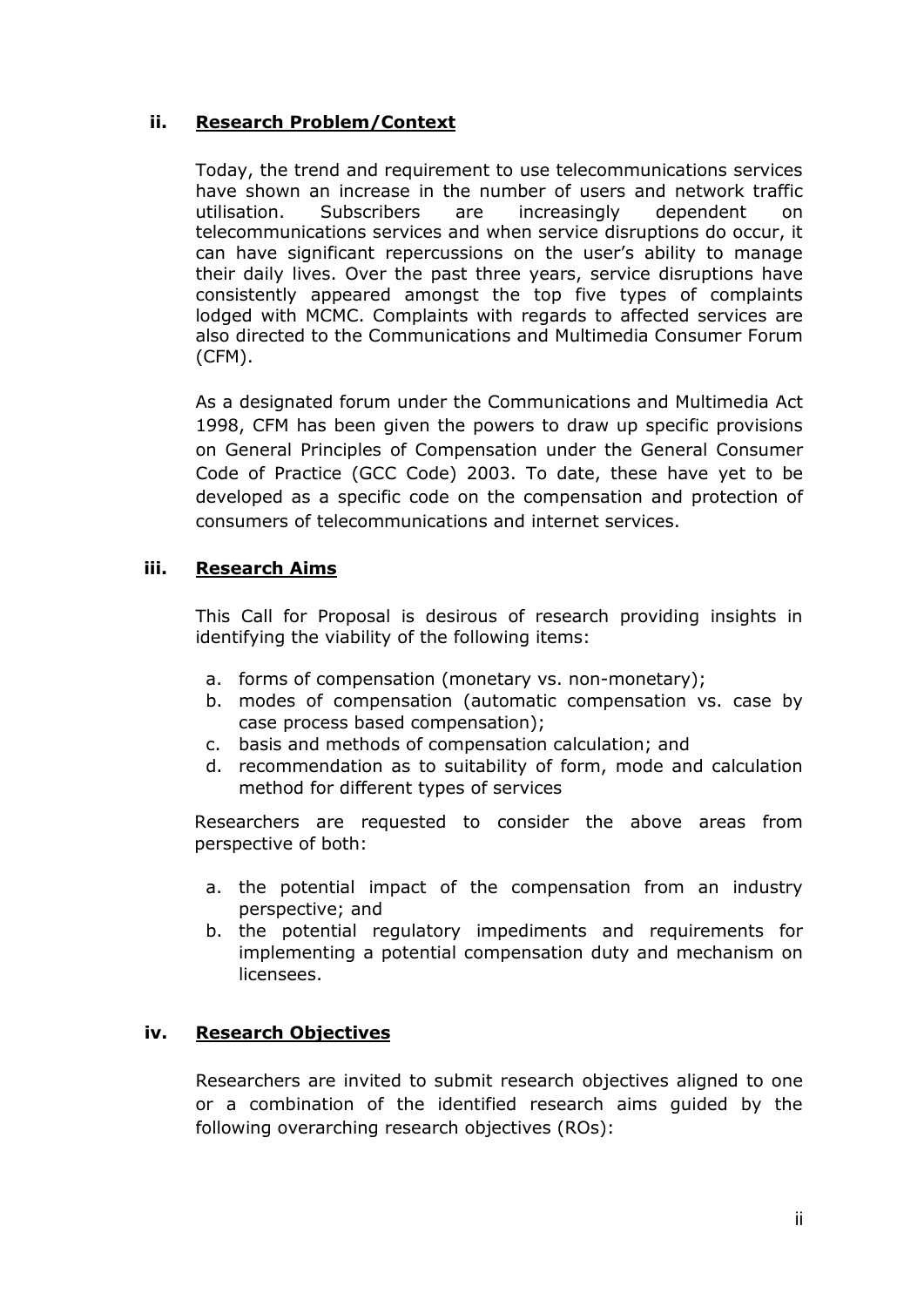- a. RO 1 Conduct comparative studies (industry benchmark, best practices and metrics) of a general compensation duty and model in other countries and recommendations for Malaysia.
- b. RO 2 Identify consumers' satisfaction level with complaints and compensation process; and compensation and remedy received.
- c. RO 3 Review consumers' perspective on the need for an automatic compensation framework and potential identification of compensation provisions for the General Consumer Code of Practice for the Communications and Multimedia Industry Malaysia (GCC).
- d. RO 4 Propose the necessary features of a fair and effective automatic compensation framework for Malaysia.

#### *2. DCC-2: Understanding the Behavioural Aspects of Cyberbullying and Interventions for Victims, Perpetrators, Parents and Stakeholders*

**\_\_\_\_\_\_\_\_\_\_\_\_\_\_\_\_\_\_\_\_\_\_\_\_\_\_\_\_\_\_\_\_\_\_\_\_\_\_\_\_\_\_\_\_\_\_\_\_\_\_\_\_\_\_**

## **i. Category, Gap and Target Group**

The research falls within the Open Research Category addressing the gap area of **User Rights and Protection** and targets victims and perpetrators. Potential stakeholders may include the Ministry of Education, Ministry of Health, parents, the general public and media.

#### **ii. Research Problem/Context**

Cyberbullying can have adverse negative psychological effects for both the victim and perpetrator long into adulthood.

Various research have studied the nature of the risk, with data identifying the platforms and user behaviours, which increase the susceptibility of victims and amplify the opportunities for predation for online perpetrators. Past research have also studied the perceptions of online users on cyberbullying, related to its inherent risks and risk mediation approaches.

#### **iii. Research Aims**

This Call for Proposal is desirous of eliciting research proposals which go beyond the current body of research focusing on the risk factors of the phenomena of cyberbullying in Malaysia. In providing the context and background for cyberbullying in Malaysia, researchers are invited to conduct a meta-analysis on the current body of research currently available pertaining to risk and harm.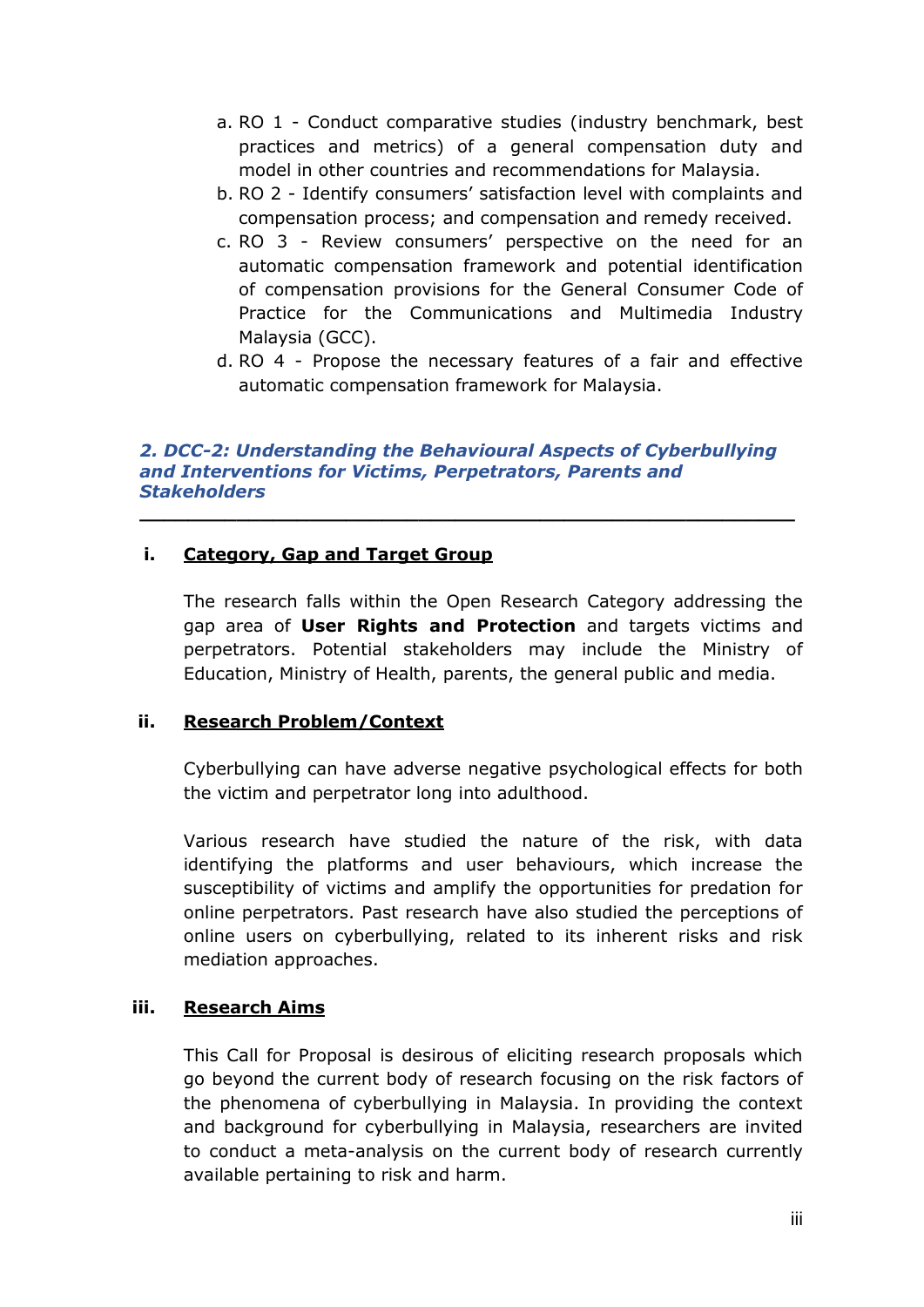In moving beyond risk, researchers are requested to select one or a combination of the following threads for their submitted research proposals:

- a. Understanding of cyberbullying related attitudinal and behavioural factors;
- b. Detection of cyberbullying incidences;
- c. Interventions for cyberbullying incidences;
- d. Awareness and prevention of cyberbullying incidences; and
- e. Efficacy of legal remedies and instruments.

## **iv. Research Objectives**

Potential researchers are invited to submit research objectives aligned to one or a combination of the identified research themes (RTs) guided by the following overarching research objectives (ROs):

## a. **RT 1 - Understanding of cyberbullying related attitudinal and behavioral factors.**

- RO 1 Investigate, compile, identify general research themes and categories, and highlight important research work through metadata research
- RO 2 –Prioritise, rationalise and recommend areas requiring administrative and legislative intervention citing international and localized evidences and trends

## b. **RT 2 - Detection of cyberbullying incidences.**

- RO 1 Identify and categorise attitudinal/behavioural models and data variables and sub items adopted for the utilisation of different forms of detection of cyberbullying incidences
- RO 2 Assessment of different methods to preempt, monitor and/or report cyberbullying incidences
- RO 3 Rationalise and recommend potential mode of detection for consideration citing international and localized evidences and trends

## c. **RT 3 - Interventions for cyberbullying incidences.**

- RO 1 Identify prevention and intervention strategies, aimed at perpetrators or victims in coping or assisting the recovery from cyberbullying incidences
- RO 2- obtain views and perspectives from the parties affected by, responsible for or responsible for the administration of cyber-bullying treatment, response and management
- RO 3 Optional objective on testing and validation of intervention(s) aimed at victims, perpetrators, and stakeholders of cyber bullying

## d. **RT 4 - Awareness and prevention of cyberbullying incidences.**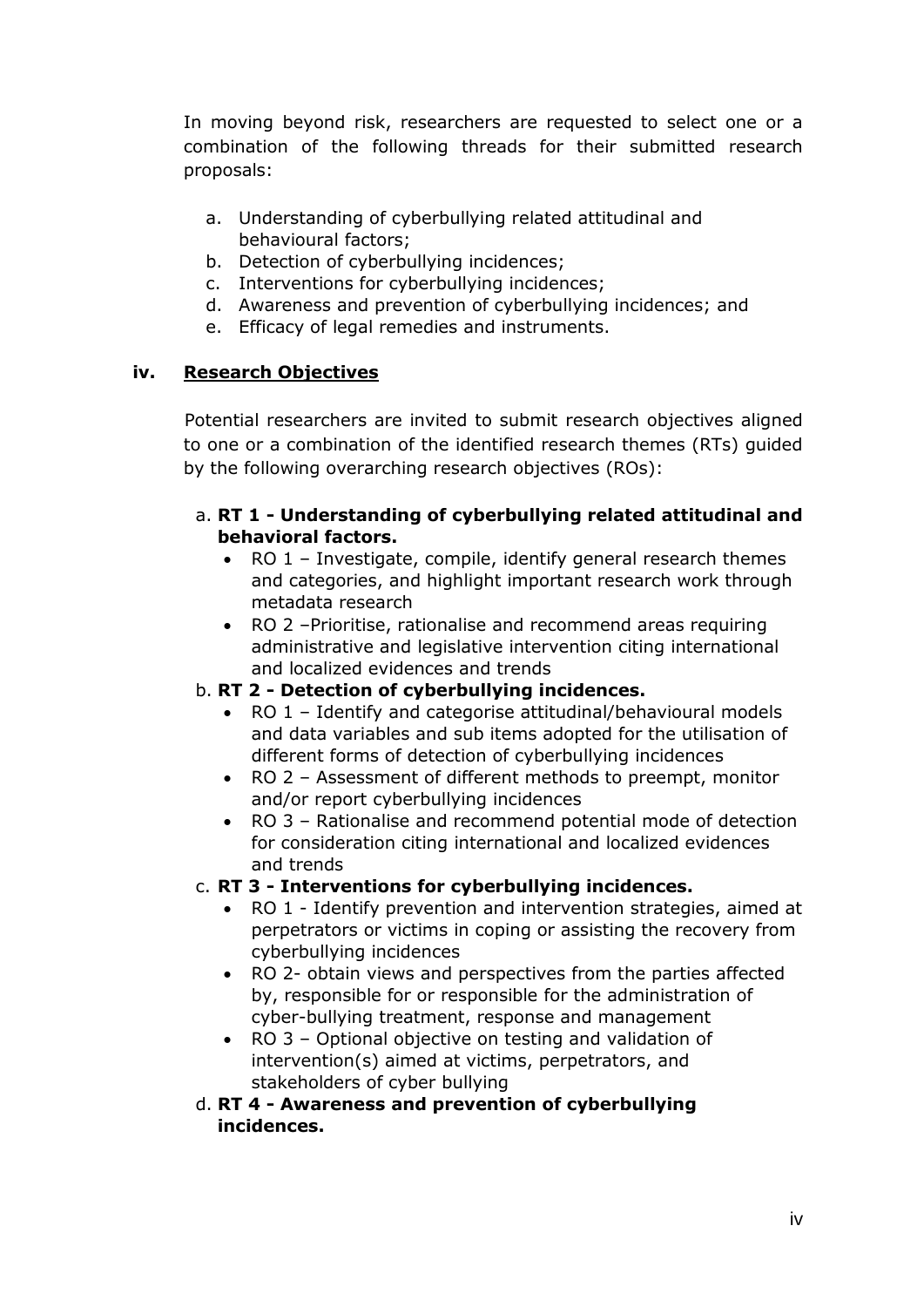- RO 1 Metadata on the classification and comparative merits of pre-emptive approaches to prevent and reduce the incidences of cyberbullying
- RO 2 Benchmarking and comparison of best practices of socializing and communicating on cyber bullying and preventative approaches together with a consideration of platforms and methods of delivery
- e. **RT 4 - Efficacy of legal remedies and instruments** 
	- RO 1 Comparative study investigating the effectiveness of laws in external jurisdiction in providing redress, protection and punishment as a legal device aimed at reducing the incidences of cyberbullying
	- RO 2 Recommendation in the Malaysian contact on how cyberbullying legislation is envisioned to operate within the context of the wide eco-system of stakeholders playing a role in the detection, intervention, prevention, and punishment of cyberbullying incidences

## *3. DCC-3: Impact and Efficacy of Mandated Public Service Announcements*

The research falls within the Guided Research Category addressing the gap area of **Policy and Regulation** implications and targets users, viewers and subscribers.

**\_\_\_\_\_\_\_\_\_\_\_\_\_\_\_\_\_\_\_\_\_\_\_\_\_\_\_\_\_\_\_\_\_\_\_\_\_\_\_\_\_\_\_\_\_\_\_\_\_\_\_\_\_\_**

## **i. Research Problem/Context**

The COVID-19 pandemic has caused a shift away from older ways of doing things to one of new practices at work, school and play which we have come to know as the "new normal."

As part of the "new normal" Malaysians have had to come to grips with a large deluge of informational resources variably related to movement restrictions, health advisories and procedures, application of "standard operating procedures" (SOPs) to adhere to, and access to aid and Government services. During this pandemic period, Public Service Announcements (PSAs) have been employed to great effect to communicate and to share important information on behalf of the Government via such platforms like the short messaging service (SMS), television and online.

## **ii. Research Aims**

This Call for Proposal is desirous of eliciting research proposals to obtain evidences in relation to the Public Service Announcements, providing insights in the following areas of interest: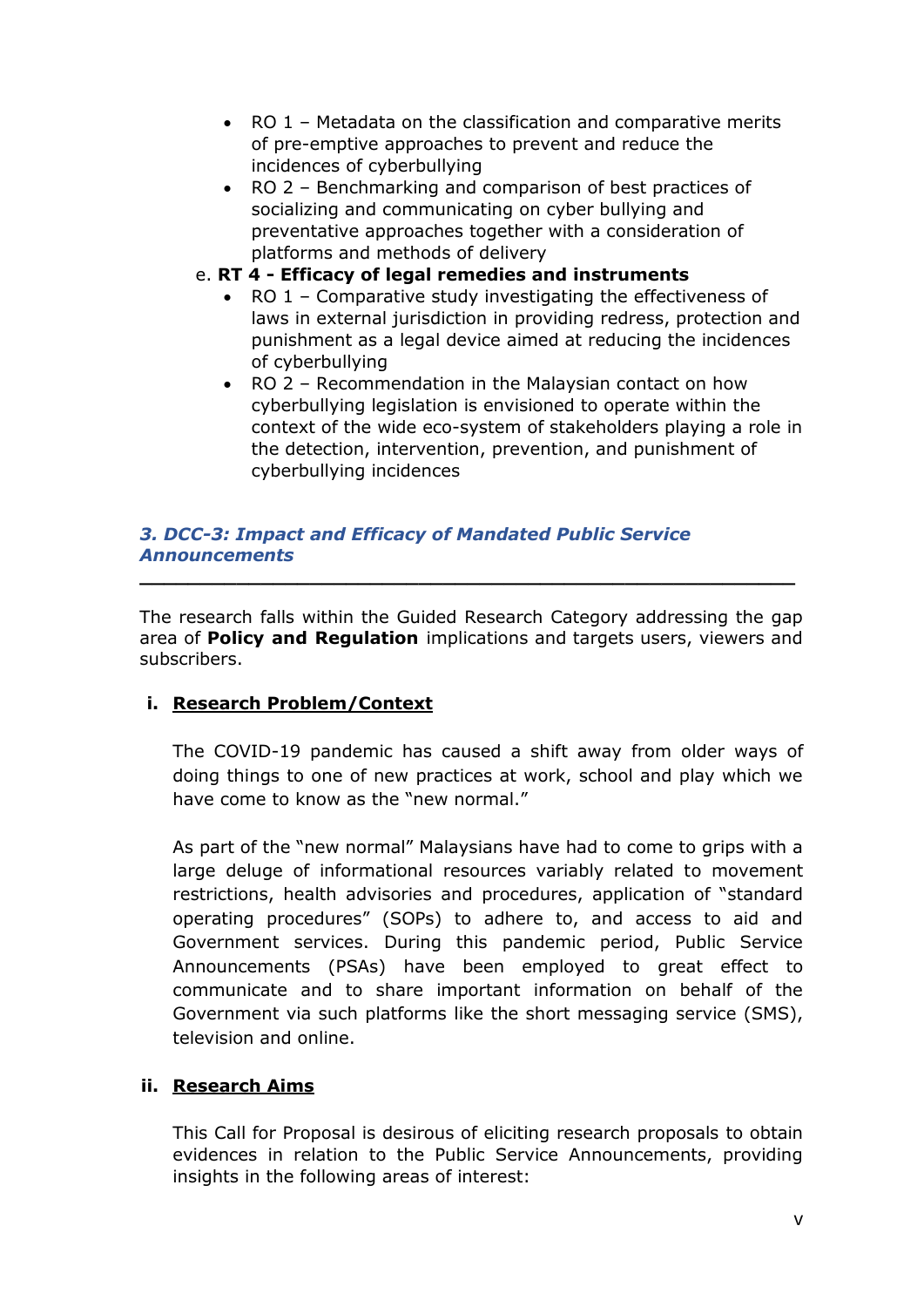- a. Public's information seeking behaviours and consumption during the pandemic;
- b. Pattern of PSAs deployment and PSA acceptance at different phases of movement control; and
- c. Comparison of perceptions on official PSAs in relation to information emanating from primary news sources or non-official sources as well as obtaining indications/criteria on "effective or successful" PSAs.

## **iii. Research Objectives**

Researchers are to be guided by the following research objectives but may propose improvements and additional research objectives to better achieve, limit or expand upon the identified research aims and are to choose a combination of two or more objectives listed in ranking below:

- a. RO 1 To investigate the public's information seeking behaviours during the pandemic;
- b. RO 2 To gain understanding of the PSAs according to the different phases of movement controls which include but not limited to:
	- definition and purpose
	- classifying the nature of information (health advisory, disaster warning, missing child alert, etc.)
	- the platforms they are deployed on
- c. RO 3 To investigate user perceptions and indicators of PSAs which includes trust, confidence and desire to use and share; and
- d. RO 4 To determine the effectiveness of PSAs as a communication platform to convey important information with regard to the pandemic.

## *4. DCC-4: Understanding the Co-relationship between Internet and Mental Health*

**\_\_\_\_\_\_\_\_\_\_\_\_\_\_\_\_\_\_\_\_\_\_\_\_\_\_\_\_\_\_\_\_\_\_\_\_\_\_\_\_\_\_\_\_\_\_\_\_\_\_\_\_\_\_**

#### **i. Category, Gap and Target Group**

The research falls within the Open Research Category addressing the gap area of **Communication Strategies** and targets internet users.

#### **ii. Research Problem/Context**

In the past year, the world has witnessed unparalleled use of social media channels for interactions and connections with friends, family and community, and the transformation of educational as well as occupational activities into the digital space.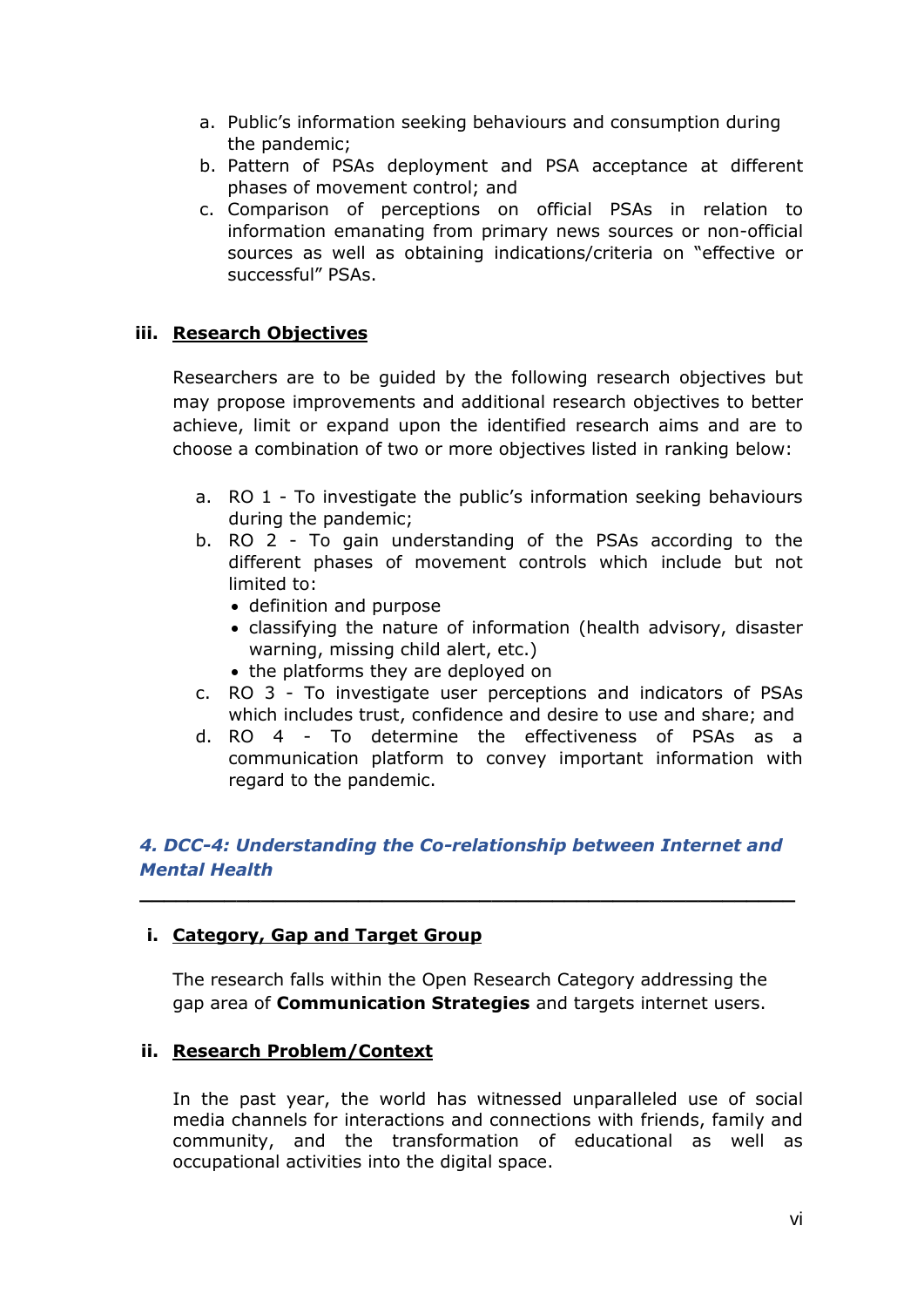It is therefore pertinent to see how social networks and digital technology have helped individuals and communities in maintaining social connections and how this connectedness has helped them experience health and well-being.

Even though the threat of the COVID-19 pandemic might end with a successful vaccine and treatment, the psychological impact of the disease on the individuals, their families, and communities would stay for much longer. Hence, there is a need to build understanding into how to use positive psychosocial capitals to build mental immunity against any possible future threat and deal with the increased psychological problems emerging from the pandemic.

## **iii. Research Aim**

Research contributions and recommendations are being sought to inform and develop programmes to build community preparedness on being resilient and to rebound from this crisis, in particular for those in the vulnerable or risk groups.

## **iv. Research Objectives**

Researchers are invited to generate discussion on one or a combination of the following research themes (RTs) and to develop specific accompanying research objectives:

- a. **RT 1** Impact of technology use on mental health and wellbeing
- b. **RT 2** Psychological distress due to social isolation/ distancing at the individual, family and societal level in various risk groups (children and older, women, migrants and poor, ethnic as well religious minorities, people with disability, illness etc.)
- c. **RT 3** Impact of social connections on personal and social wellbeing and psychological health outcomes.

## *5. DCC-5: The Level of Preparedness of Organizations and Employees on Network Security for Remote Office Environments*

**\_\_\_\_\_\_\_\_\_\_\_\_\_\_\_\_\_\_\_\_\_\_\_\_\_\_\_\_\_\_\_\_\_\_\_\_\_\_\_\_\_\_\_\_\_\_\_\_\_\_\_\_\_\_**

#### **i. Category, Gap and Target Group**

The research falls within the Guided Research Category addressing the gap area of **Policy and Regulation** implications and targets Small to Medium Enterprises (SMEs) and their employees.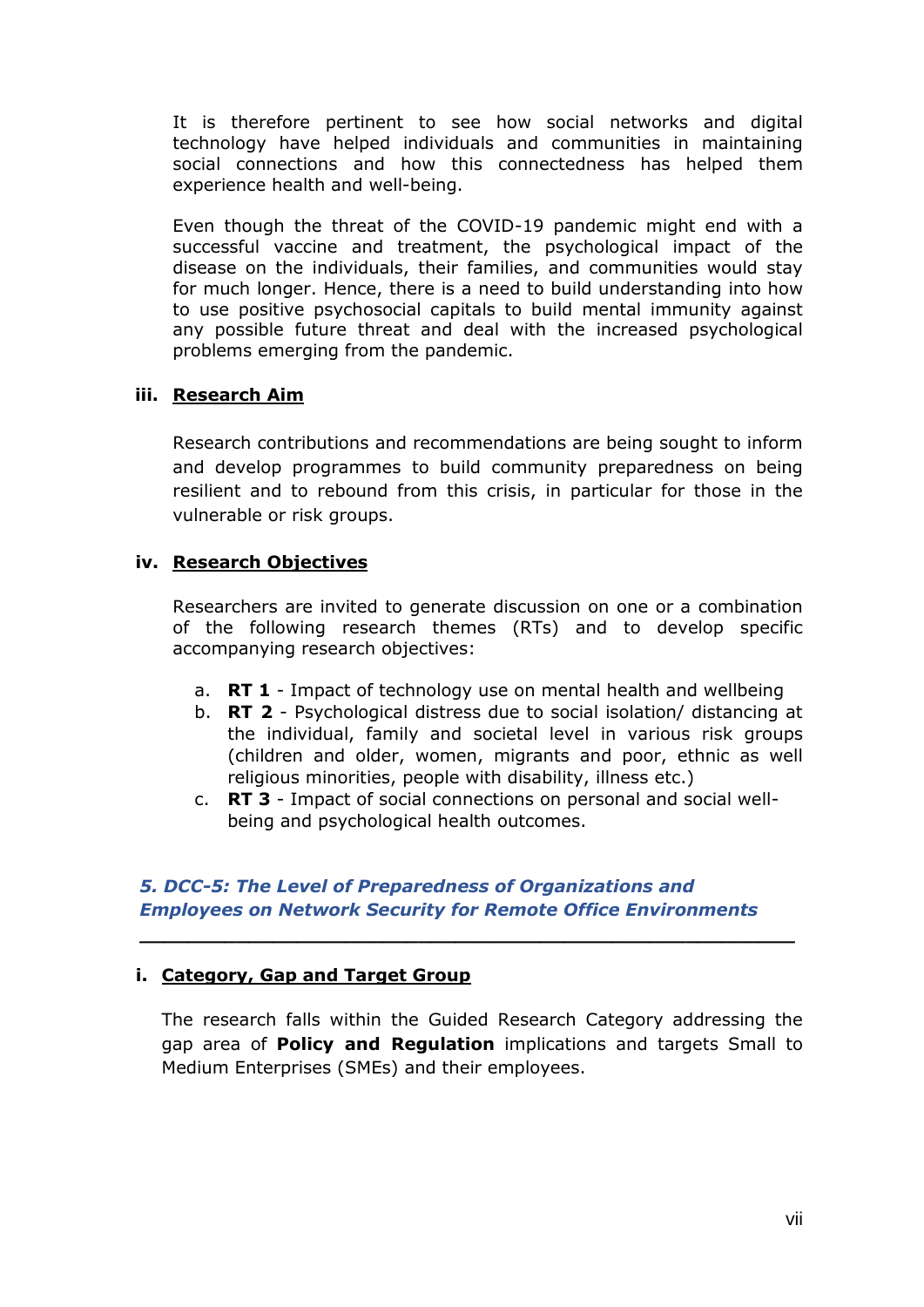#### **ii. Research Problem/Context**

Small and medium enterprises (SMEs) make up 99% of business establishments in Malaysia. Limitations to the movement and business operations in the wake of COVID-19 has encouraged more SMEs' participation in digital platforms. However, this has posed a new challenge to the SMEs as they have to transition to the online or remote working environment. This new norm has given rise to concerns in relation to network security and it is unclear of the SMEs' and their employees' level of preparedness to this transition and the many challenges in doing so.

## **iii. Research Aims**

This Call for Proposal is desirous of eliciting research proposals providing the context and background for the SMEs and their employees encompassing issues in relation to the transition towards remote office environment in the wake of the pandemic. This includes the level of preparedness of the SMEs and employees in addressing security threats and attacks, information leakage/theft and challenges during this transition.

Researchers may also consider providing insights through the use of case study for selected SME sectors.

#### **iv. Research Objectives**

Researcher are to be guided by the following research objectives but may propose improvements and additional research objective to better achieve, limit or expand upon the identified research aims:

- a. RO 1 To understand the challenges faced by the SMEs in adopting to the remote office environment;
- b. RO 2 To investigate the level of preparedness of network security for remote office environment (including SMEs and employees);
- c. RO 3 To propose network security framework for SMEs employing shared resources and expertise and
- d. RO 4 To identify roles of the relevant stakeholders, and promote preparedness in operating the remote office environment.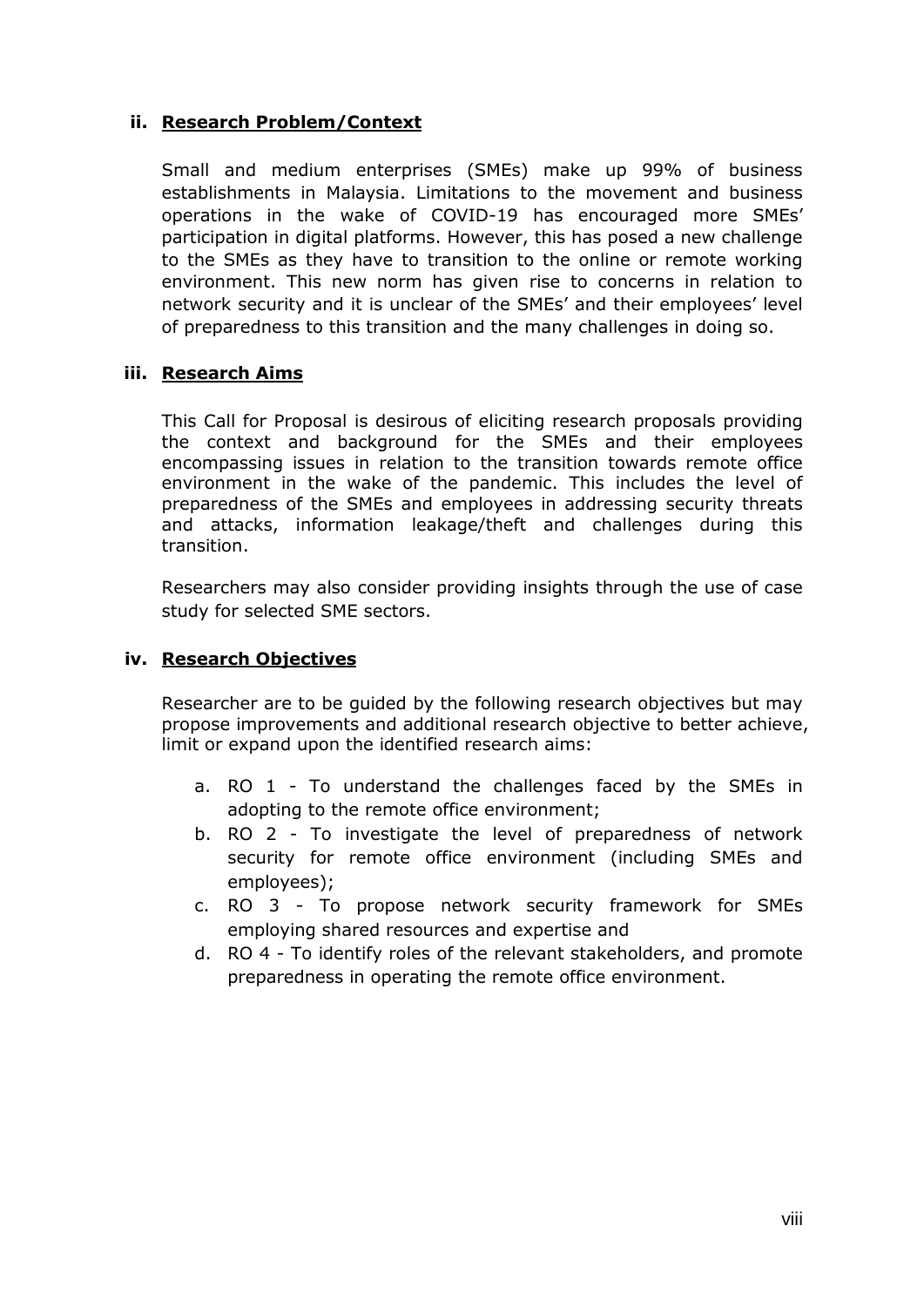**\_\_\_\_\_\_\_\_\_\_\_\_\_\_\_\_\_\_\_\_\_\_\_\_\_\_\_\_\_\_\_\_\_\_\_\_\_\_\_\_\_\_\_\_\_\_\_\_\_\_\_\_\_\_**

# **i. Category, Gap and Target Group**

The research falls within the Guided Research Category addressing the gap area of **Adoption** and targets users of telecommunication services, applications and platforms.

## **ii. Research Problem/Context**

Pursuant to the Personal Data Protection Act, 2015 (PDPA), commercial entities are under an obligation to comply with certain obligations and rights afforded to persons providing information. These obligations and rights were further clarified under the Personal Data Protection Standard (2015). This standard encompasses security, retention and data integrity standards, which applies to personal data that is processed electronically and non-electronically.

However, in spite of the introduction the PDPA and its various subsidiary legislations there have been incidences where unauthorised sharing of information of data subjects has occurred.

Additionally, the level of awareness and understanding of consumers of their rights and protection mechanisms is also unclear and whether there is a correlation between awareness and understanding with the take up of various digital services.

The telecommunications sector is an identified sector that the Personal Data Protection Commissioner has directed to set up a data user forum to develop its own codes of practice for adherence by data users. To date the codes of practice for the telecommunications sector has yet to be finalised and registered with the Personal Data Protection Commissioner.

## **iii. Research Aims**

As the telecommunications sector comes under the purview of MCMC and due to the copious amounts of subscribers' data held by these licenses, the research in this area serves to illuminate on the perspectives of both data users and data subjects.

## **iv. Research Objectives**

Research pertaining to the implications of emerging big data applications on individual privacy and security falls under the Guided Research Category.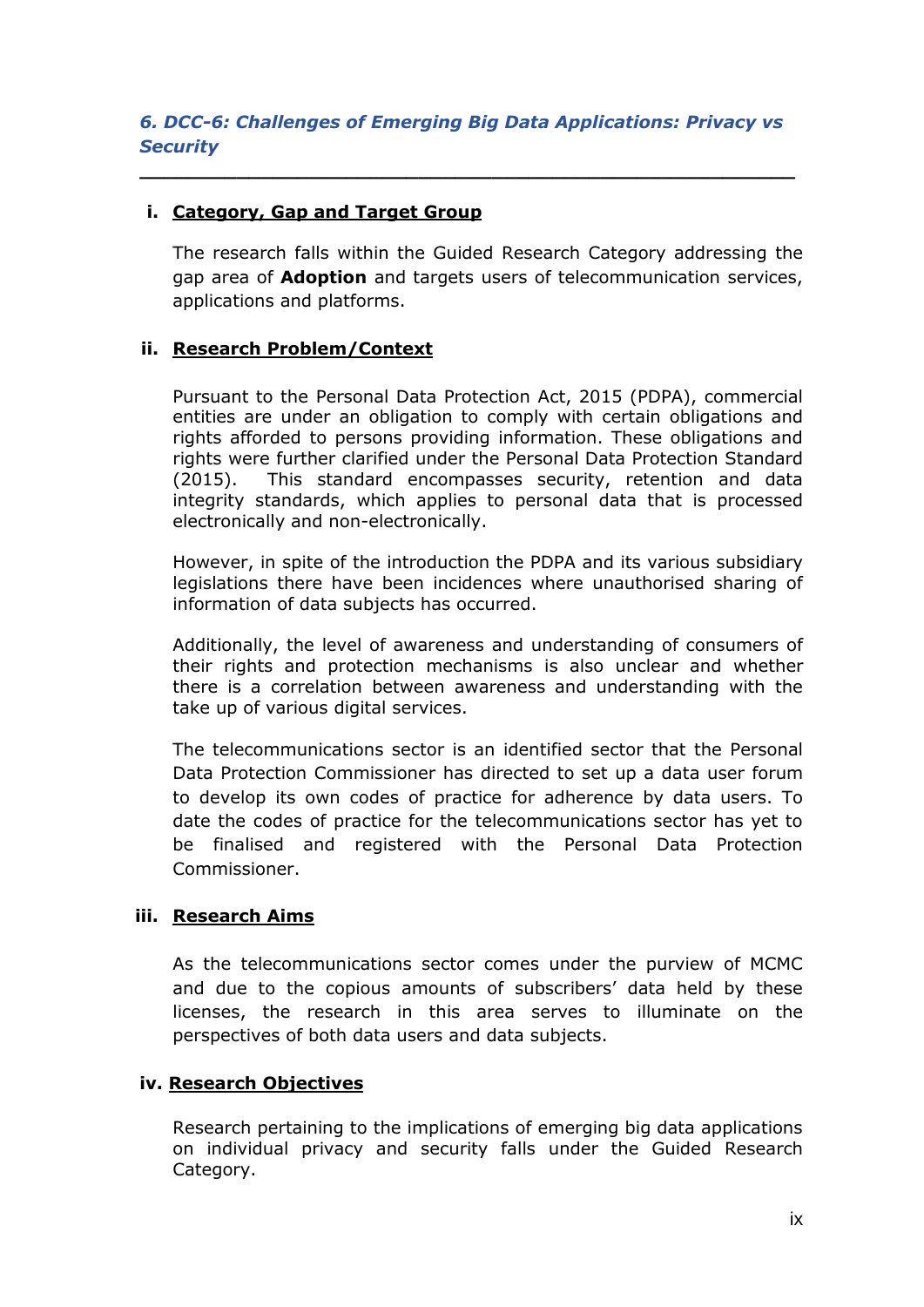Researchers are invited to submit proposals guided by the following overarching research objectives (ROs):

- a. RO 1 Investigate perspectives of telecommunications data users in addressing privacy and security issues. Perspectives sought shall include perceived risks and mitigation, industry and/or internal standards being applied process and modes of redress for data subjects, and compliance requirements.
- b. RO 2 Investigate perspectives of data subjects (telecommunication users and subscribers) on issues pertaining to privacy and security issues and correlation with take up and continued use of applications and services utilising Data Analytics
- c. RO3 Comparative review of codes of practices and standards being used by local and international telecommunications providers and recommend potential areas for improvement and/or adoption.

## *7. DCC-7: Managing Privacy in an Artificial Intelligence (AI) Enabled World*

#### **i. Category, Gap and Target Group**

The research falls within the Guided Research Category addressing the gap area of **Adoption** and targets users of telecommunication services, applications and platforms.

## **ii. Research Problem/Context**

According to the Malaysian AI Blueprint Annual Report 2020 (AI Blueprint) Malaysia is at Level 3 (Systematic) in its adoption of big data analytics (BDA), i.e., applying Artificial Intelligence (AI) to forecast the future and facilitating this capability through the securing of recurring operational budgets and by upskilling internal staff to support data science and engineering functions.

The telecommunications, media, sector, aviation and financial services sectors have been identified as the four leading sectors with the highest BDA and AI maturity. The AI Blueprint identified a total of 22 industry verticals involving 150 companies on their levels of BDA and AI maturity. Thus, the growing use of AI and its potential impact throughout allimportant sectors is accompanied with a corresponding need to establish and bolster user awareness and knowledge to self-regulate in managing individual privacy whilst still being able to address socio-economic considerations and ensure that AI continues to play a positive role as a catalyst industrial transformation and innovation.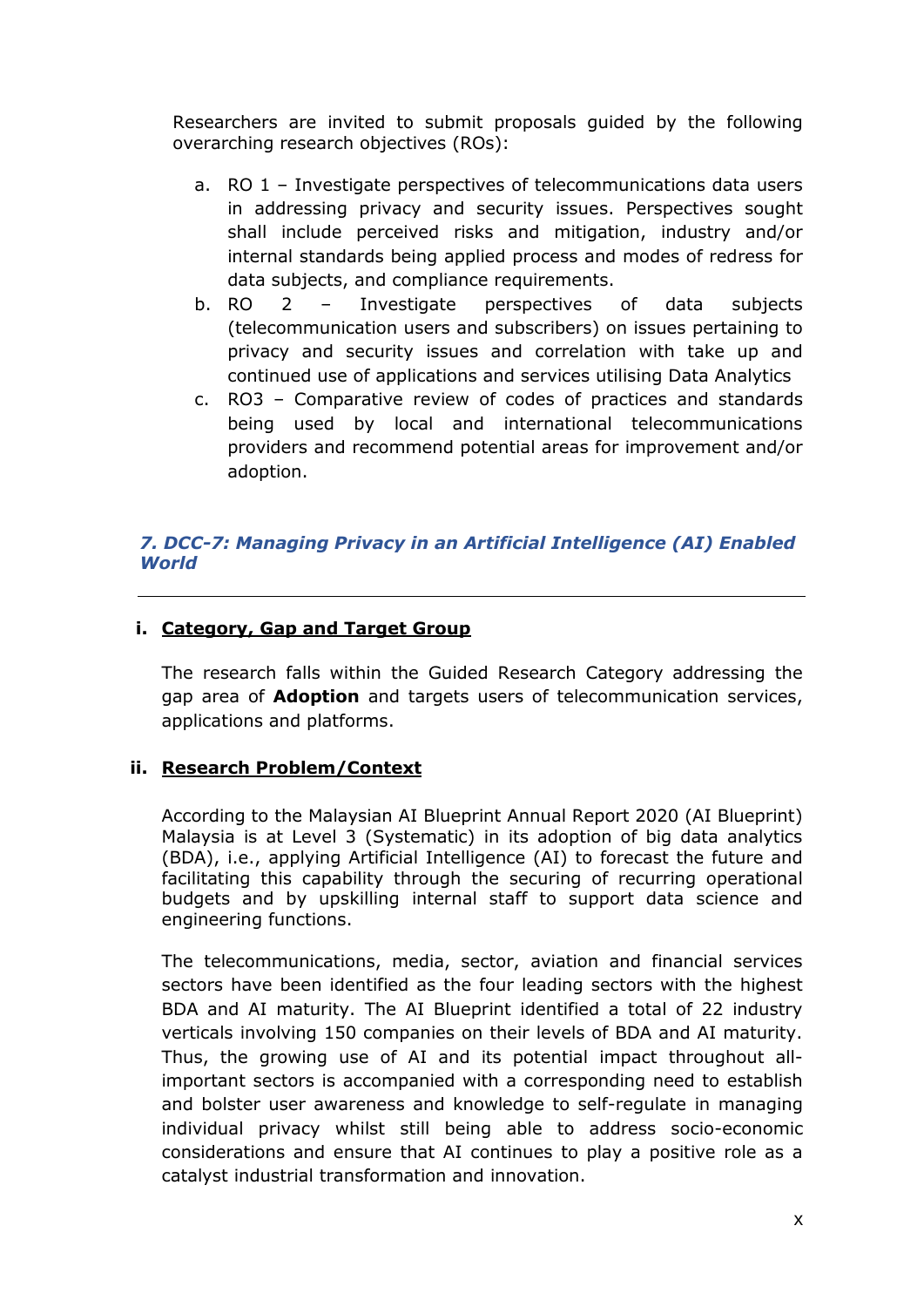#### **iii. Research Aims**

The aim of the research is to gain insights on the understanding the role of AI technology in industrial transformation and implications for selfregulation in managing individual privacy.

## **iv. Research Objectives**

Potential researchers are invited to submit proposals guided by the following overarching research objectives (ROs):

- a. RO 1 Provide an overview of the extent of AI usage and modes employed (by selected verticals) and their respective implications to privacy.
- b. RO 2 Identify current and emerging regulatory gaps on the implications of AI on privacy and outline the elements for consideration in addressing these gaps.
- c. RO 3 Make recommendations for the development of either a general or sector specific self-regulatory framework identifying basic principles, risks, issues and potential stakeholders.

## *8. DCC-8: Communications and Multimedia (C&M) Industry Compliance Competency Gap Analysis*

#### **i. Category, Gap and Target Group**

The research falls within the Guided Research Category addressing the gap area of **Competencies and Literacies** and targets identified C&M industry and personnel.

## **ii. Research Problem/Context**

In furtherance of MCMC's regulatory and developmental function, item 8 of its 10 National Policy Objectives is to facilitate the efficient allocation of resources such as skilled labour, capital, knowledge and national assets. In meeting this objective there is a need to address competence gaps for the improved:

- a. delivery of national C&M initiatives and improved regulatory compliance efficiency; and
- b. regulatory compliance efficiency and impact.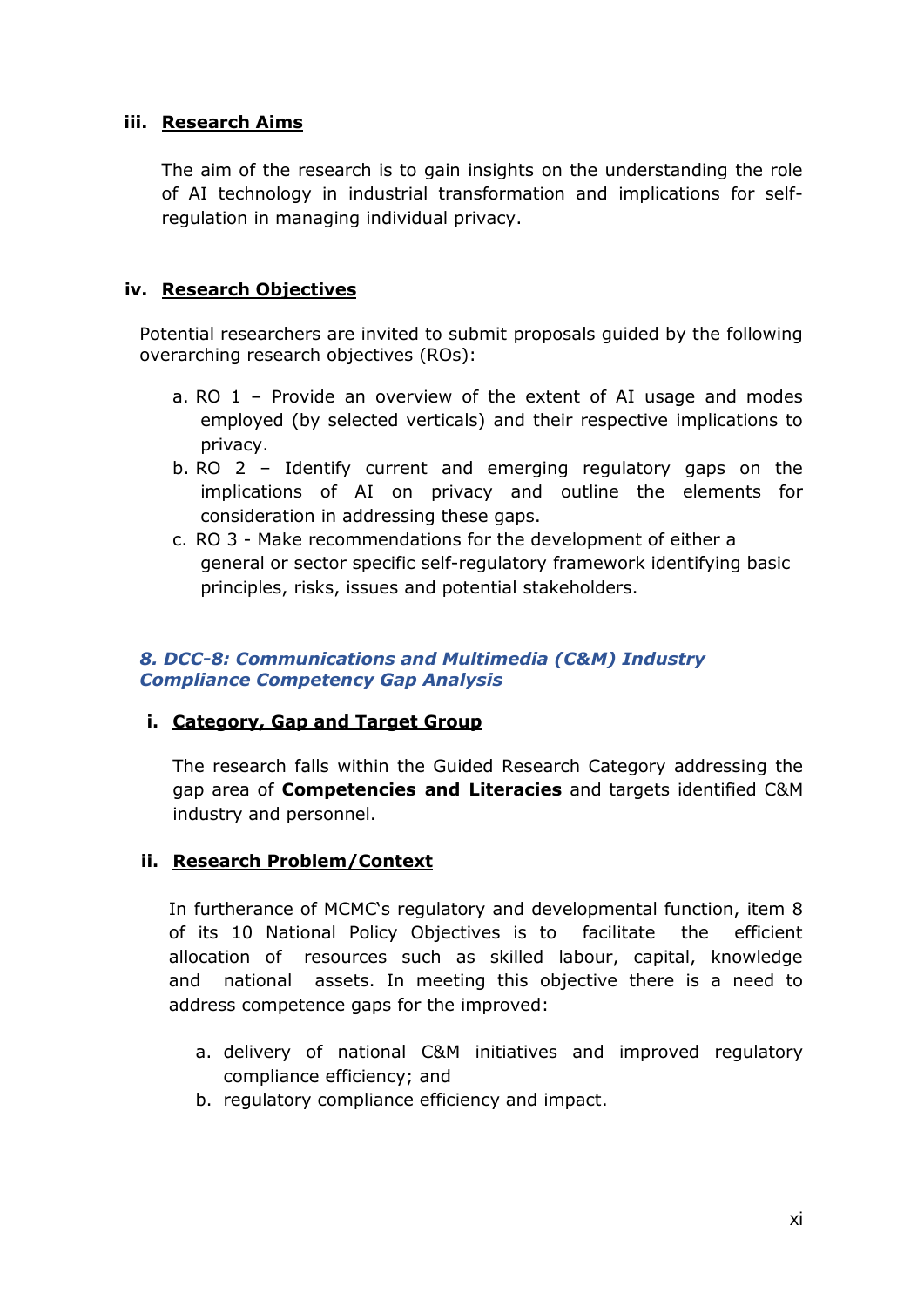## **iii. Research Aims**

This Call for Proposal is desirous of eliciting research proposals providing insights to understand and ascertain the compliance competency gaps in the value chain in the deployment of C&M services and infrastructure. The gap analysis can also be categorised according to technology competencies or by workforce pool required to deploy the projects (i.e. the readiness of the pool of staff in the C&M Service Providers/Licensees, contractors and/or subcontractors as well as professional certified skills areas required).

## **iv. Research Objectives**

Researchers are invited to submit proposals guided by the following overarching research objectives (ROs):

- a. RO 1 To understand compliance challenges arising from regulatory processes that require competency bridging;
- b. RO 2 To propose and identify competencies that promote the development/delivery of national C&M agenda or initiatives;
- c. RO 3 To propose and identify competencies that promote the compliance of regulatory processes; and
- d. RO 4: To propose and identify the required areas of professional certifications for C&M project deployment (e.g. network planners, technologists, professional engineers, etc.)

**-**intentionally left blank-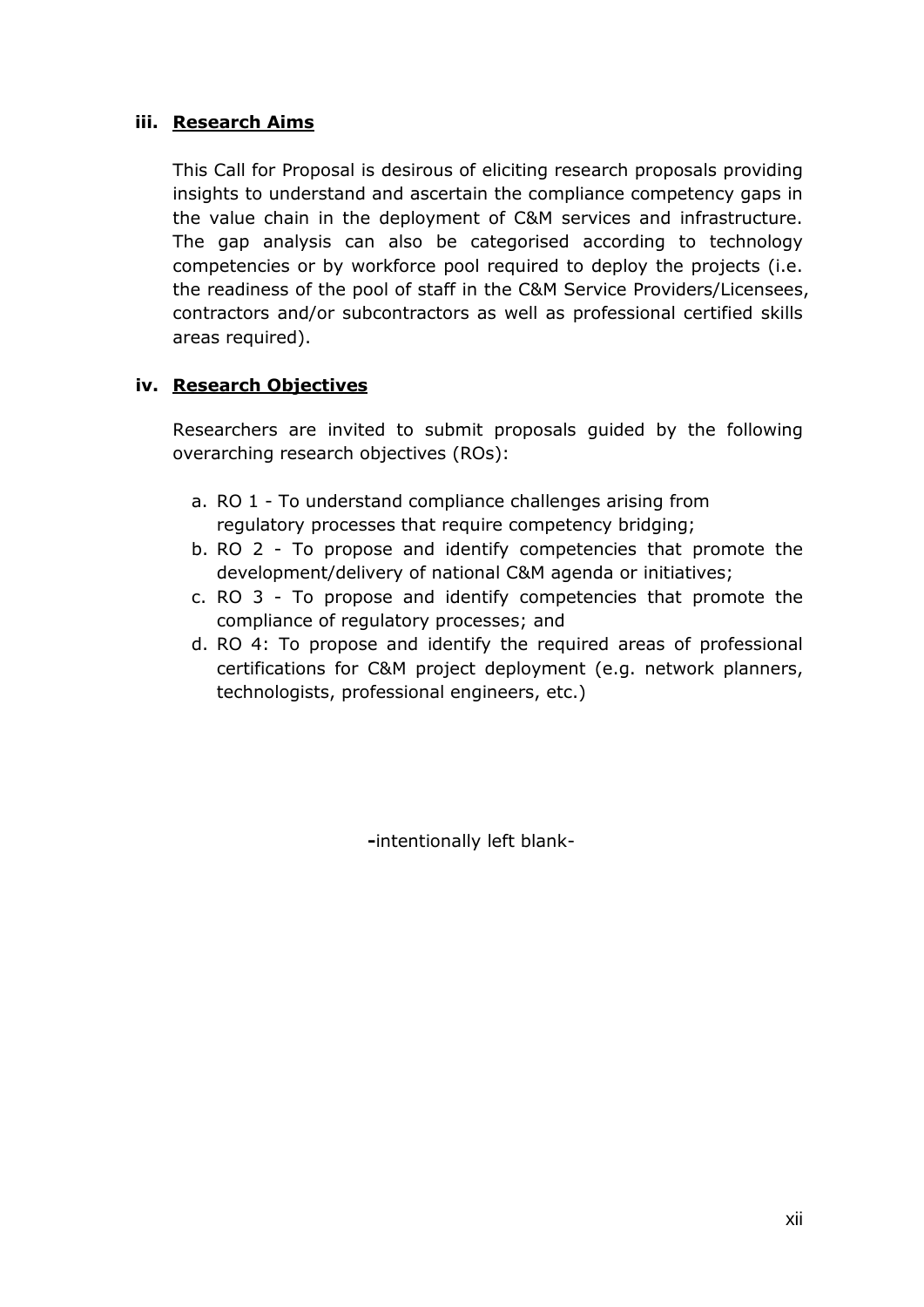## **Table 2 - List of Digital Inclusion Research**

| <b>Code</b> | <b>Research Category</b><br>and Gap Area                                            | <b>Research Title</b>                                                                                                                                                |
|-------------|-------------------------------------------------------------------------------------|----------------------------------------------------------------------------------------------------------------------------------------------------------------------|
| $DI-1$      | <b>Guided Research for</b><br>Adoption gap                                          | Free-To-Air Television (myFreeview)<br>Viewership in Sabah and Sarawak                                                                                               |
| $DI-2$      | <b>Guided Research for</b><br>Policy and Regulation<br>gap                          | Study on Malaysia's Ecosystem<br>Compatibility and Envisaged<br>Technologies for 5G by Regulation and<br><b>Standardization Bodies</b>                               |
| $DI-3$      | <b>Guided Research for</b><br>Policy and Regulation<br>gap                          | Study on Sectoral Policy Readiness to<br>Catalyse 5G Adoption in Malaysia                                                                                            |
| $DI-4$      | <b>Open Research for</b><br>Communication<br>Strategies gap                         | Internet Access and Accessibility:<br>Challenges and Potential Interventions in<br>Adopting the New Norms                                                            |
| $DI-5$      | <b>Guided Research for</b><br>Programme Evaluation,<br>Assessment and Impact<br>gap | An Impact Study of Pusat Internet<br>Komuniti (PIK) and their Role in the<br>Digital Inclusion of Community within the<br>Pusat Perumahan Rakyat (PPR)<br>Residences |
| $DI-6$      | <b>Guided Research for</b><br>Programme Evaluation,<br>Assessment and Impact<br>gap | An Impact Study of Klik Dengan Bijak<br>(KDB)                                                                                                                        |
| $DI-7$      | <b>Guided Research for</b><br>Programme Evaluation,<br>Assessment and Impact<br>gap | An Impact Study of Malaysian ICT<br>Volunteers Programme (MIV)                                                                                                       |
| $DI-8$      | <b>Guided Research for</b><br>Validation and<br>Improvement gap                     | Mapping and Tracking of Malaysia's<br>National Digital Policies and Plans vis-a-<br>vis the ASEAN Digital Masterplan 2025                                            |

## *1. DI-1: Free-To-Air Television (myFreeview) Viewership in Sabah and Sarawak*

 $\_$  , and the set of the set of the set of the set of the set of the set of the set of the set of the set of the set of the set of the set of the set of the set of the set of the set of the set of the set of the set of th

## **i. Category, Gap and Target Group**

The research falls within the Guided Research Category addressing the gap area of **Adoption** and targets existing and potential myFreeview viewers in Sabah and/or Sarawak.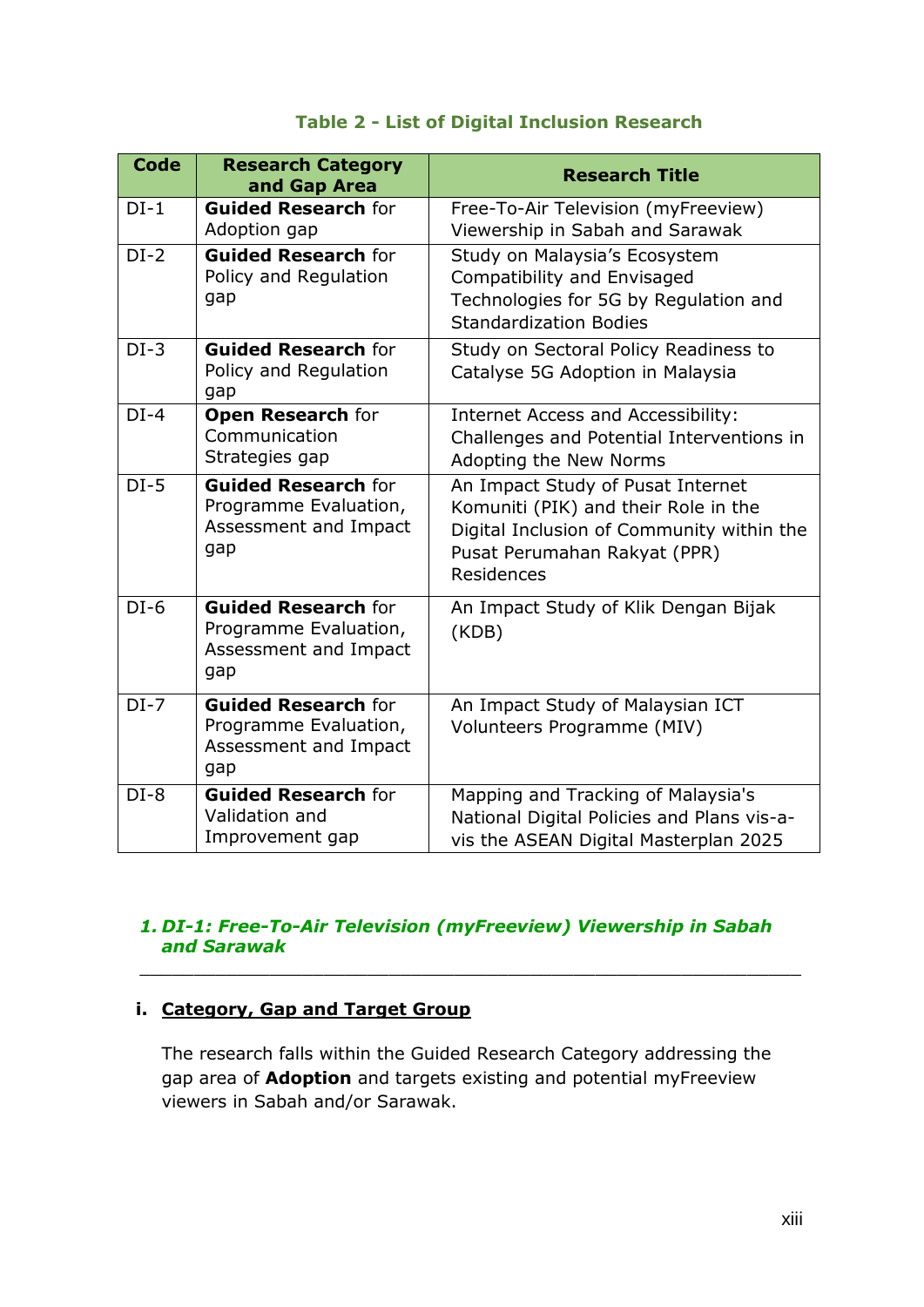## **ii. Shortened Project Duration**

No submitted research works should exceed a research duration of three (3) calendar months comprising literature review, research implementation, data collection and analysis, recommendations and submission of Final Report.

## **iii. Research Problem/Context**

Malaysia's analog switch-off in 2019 and shift to digital transmission for free-to-air television broadcasting and subsequent supply of digital set top boxes to identified B40 has resulted in myFreeview becoming the sole free-to-air television delivery platform for viewers throughout Malaysia.

#### **iv. Research Aims**

Provide initial insights on audience metrics in Sabah and/or Sarawak ahead of the development of a nationwide Standardised Television Audience Measurement (STAM) targeted by end of 2021.

#### **v. Research Objectives**

Potential researchers are invited to submit proposals guided by the following overarching research objectives (ROs):

- a. RO 1 Investigate and provide insights on the take-up/non-takeup, extent and patterns of MyFreeview adoption and viewership behaviours (including content from other platforms i.e. subscription television, OTT etc.) in Sabah and/or Sarawak
- b. RO 2 Investigate and identify factors contributing to the take up/non-take-up and increased/decreased viewership of MyFreeview in Sabah and/or Sarawak
- c. RO 3 Make recommendations on how to encourage and catalyse take up and viewership according to demographic categories in Sabah and/or Sarawak

#### *2. DI-2: Study on Malaysia's Ecosystem Compatibility and Envisaged Technologies for 5G by Regulation and Standardization Bodies*

 $\_$  , and the set of the set of the set of the set of the set of the set of the set of the set of the set of the set of the set of the set of the set of the set of the set of the set of the set of the set of the set of th

## **i. Category, Gap and Target Group**

The research falls within the Guided Research Category addressing the gap area of **Policy and Regulation** and targets potential players in the 5G ecosystem.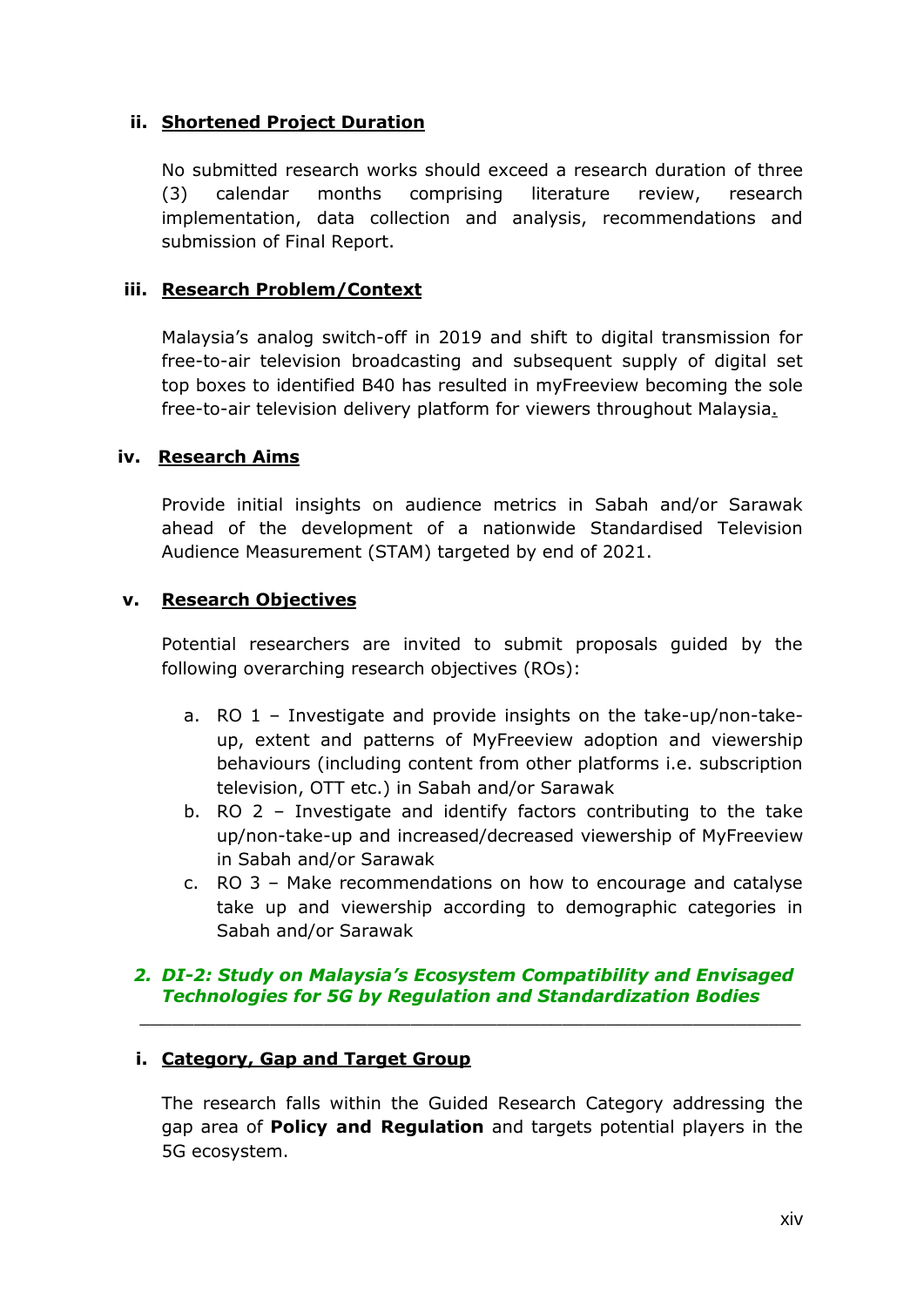## **ii. Shortened Project Duration**

No submitted research works should exceed a research duration of three (3) calendar months comprising literature review, research implementation, data collection and analysis, recommendations and submission of Final Report.

## **iii. Research Problem/Context**

In 2019 and 2020, MCMC together with telecommunications providers and identified industry players representing various verticals embarked on stand-alone use case experiments to test the viability of adopting 5G.

In moving forward, MCMC wishes to build upon this earlier work to explore inter-operability and ecosystems compatibility requirements both within the upstream and downstream of respective industry verticals.

#### **iv. Research Aims**

The study aims to provide inputs and recommendations for considerations of regulatory and standardisation bodies on Malaysia's ecosystem compatibility and the envisaged technologies for 5G focusing on its ecosystem requirement, advantage, demand and sustainability.

#### **v. Research Objectives**

Potential researchers are invited to submit proposals guided by the following overarching research objectives (ROs):

- a. RO 1 Identify ecosystem compatibility challenges, issues and requirements within selected identified industry verticals.
- b. RO 2 Identify ecosystem compatibility inter-operability requirements across different industry verticals.
- c. RO 3 Report on gap areas, criticality and recommendations for improvements for consideration by regulatory and standardisation bodies.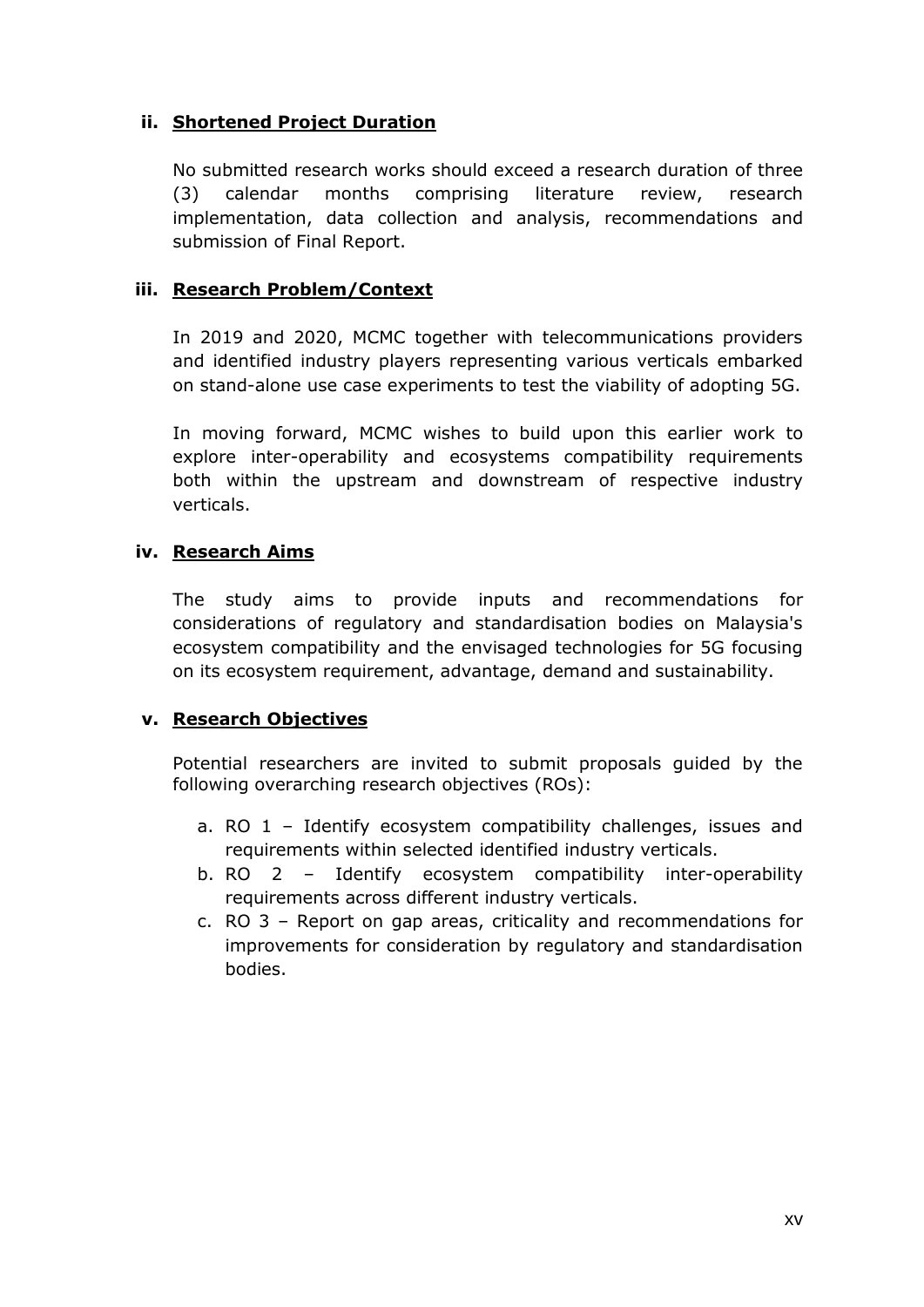#### *3. DI-3: Study on Sectoral Policy Readiness to Catalyse 5G Adoption in Malaysia*

**\_\_\_\_\_\_\_\_\_\_\_\_\_\_\_\_\_\_\_\_\_\_\_\_\_\_\_\_\_\_\_\_\_\_\_\_\_\_\_\_\_\_\_\_\_\_\_\_\_\_\_\_\_\_**

#### **i. Category, Gap and Target Group**

The research falls within the Guided Research Category addressing the gap area of **Policy and Regulation** and targets potential players in the 5G ecosystem.

## **ii. Shortened Project Duration**

No submitted research works should exceed a research duration of three (3) calendar months (comprising literature review, research implementation, data collection and analysis, recommendations and submission of Final Report.

## **iii. Research Problem/Context**

MCMC issued the National 5G Task Force Report - 5G Key Challenges and 5G Nationwide Implementation Plan in December 2019. This document outlines the considerations and recommendations for deploying a holistic strategy for the deployment of the Fifth-Generation (5G) mobile internet in Malaysia. Given the intervening period after the issuance of this document it is timely to explore sectoral policy development and the readiness of different industry verticals in anticipation of and to in taking advantage of national 5G roll-outs beginning in 2021.

#### **iv. Research Aims**

Research aims to provide insights assessing the policy readiness of various sectors in catalysing the adoption of 5G in Malaysia.

#### **v. Research Objectives**

Researchers are invited to submit proposals guided by the following overarching research objectives (ROs):

- a. RO1 Provide stocktake of various sectoral industry policy and/or plans to utilise and take advantage of 5G roll-outs.
- b. RO2 Identify challenges and opportunities for regulatory bodies to facilitate usage and take-up of 5G services vis-à-vis identified industry verticals.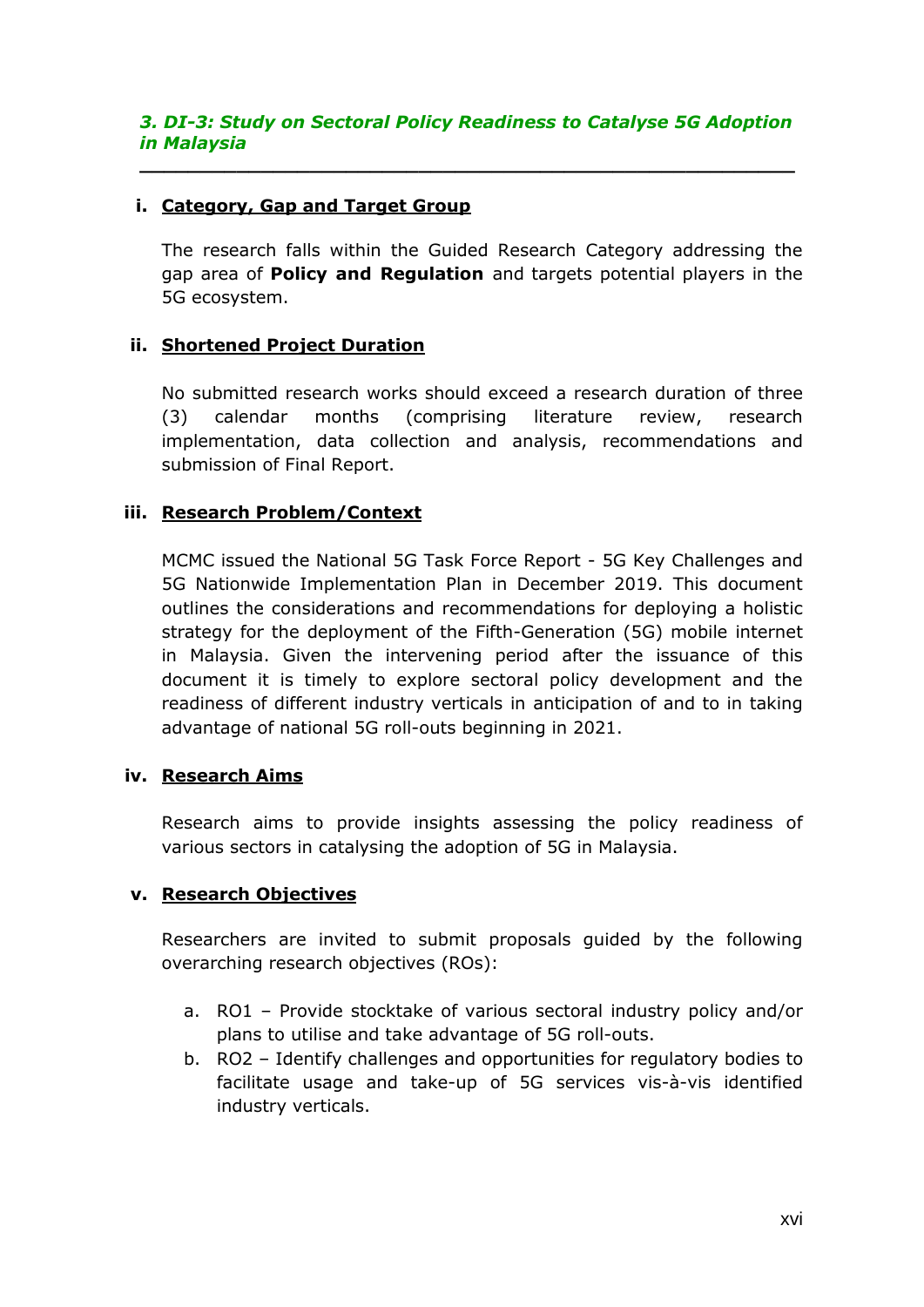$\_$  , and the set of the set of the set of the set of the set of the set of the set of the set of the set of the set of the set of the set of the set of the set of the set of the set of the set of the set of the set of th

## **i. Category, Gap and Target Group**

The research falls within the Open Research Category addressing the gap area of **Communication Strategies** and depending on proposal could target variably: children, students, B40, high risks groups.

## **ii. Research Problem/Context**

It was reported that internet usage in Malaysia has spiked as the pandemic has pushed more people to go online, as they turned to the internet for the purpose of education, work, information seeking, entertainment and so on. According the e-Conomy SEA 2020 report, given that eight out of 10 users viewed technology as very helpful during the pandemic, it has become an indispensable part of people's daily lives.

In responding to issues and challenges of accessibility exacerbated by COVID-19, MCMC had undertaken the National Digital Infrastructure Lab. As a result, the Prime Minister had announced JENDELA on 29 August 2020, which addressed these challenges on coverage and quality of digital infrastructure that we had during COVID-19 measures (RO1 and RO3). The Lab report is available at myjendela.my.

This calls for us to map and understand the accessibility of the internet among specific groups in the society, namely children, students, B40 and high risk groups during the lockdown period.

#### **iii. Research Aims**

This Call for Proposal is desirous of eliciting research proposals providing an understanding of internet accessibility among the identified groups, namely children, students, B40, high risks groups and their pattern of usage and the challenges faced during the pandemic.

#### **iv. Research Objectives**

Researchers are invited to submit proposals guided by the following overarching research objectives (ROs):

a. RO 1 - To understand the pattern of internet usage and accessibility among the identified groups during the pandemic;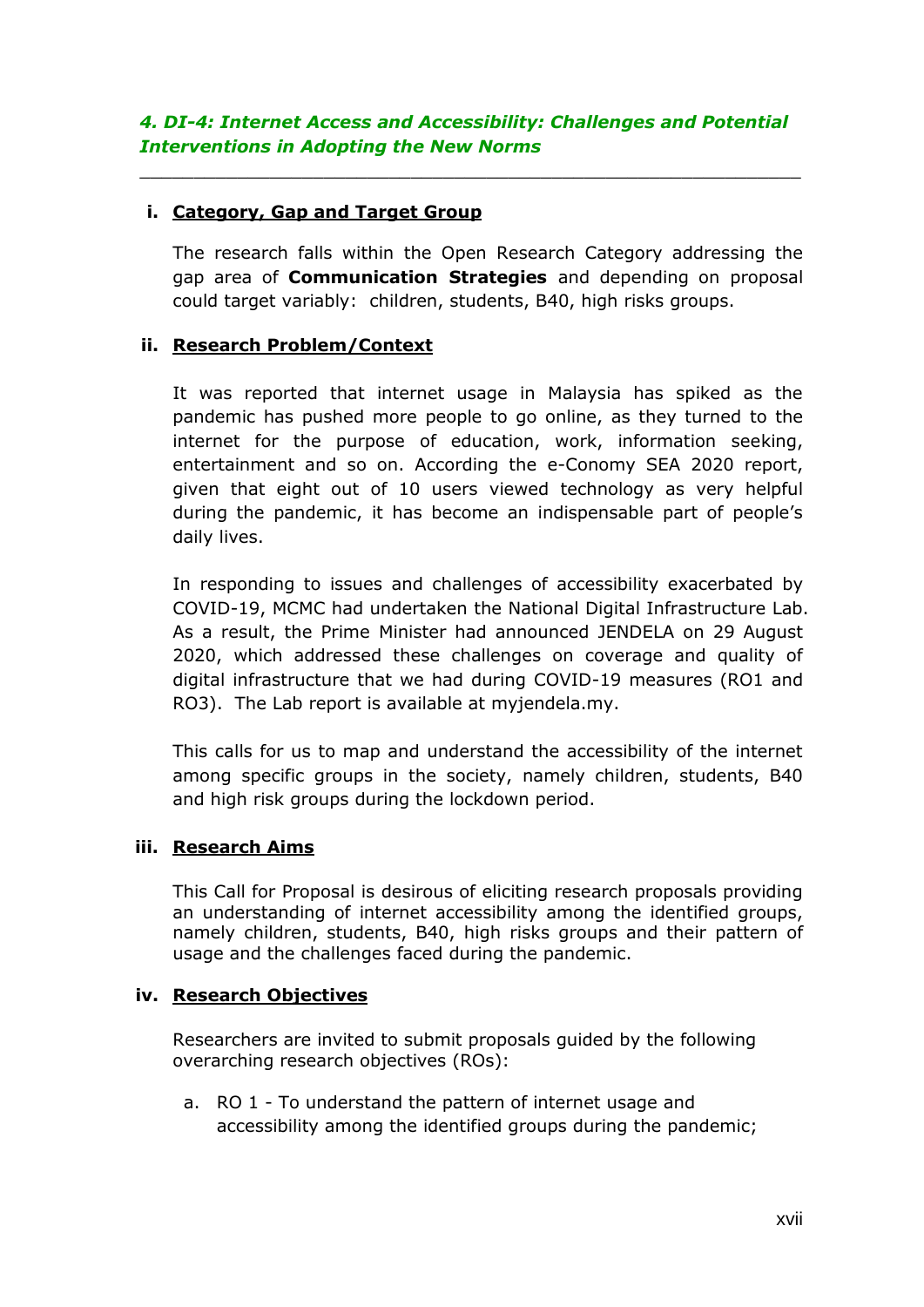- b. RO 2 To identify challenges, coping mechanism and potential stressors faced during the pandemic among the identified group; and
- c. RO 3 To recommend and develop intervention to address the challenges.

#### *5. DI-5: An Impact Study of Pusat Internet Komuniti (PIK) and their Role in the Digital Inclusion of Community within the Pusat Perumahan Rakyat (PPR) Residences*

## **i. Category, Gap and Target Group**

The research falls within the Guided Research Category addressing the gap area of **Programme Evaluation, Assessment and Impact** and targets PIK users at PPRs.

## **ii. Research Problem/Context**

Against the backdrop of continued work at improving connectivity and quality of service, there is a continued need to ensure community connectivity for underserved groups and areas. This role in provisioning community access and delivery of digital competences is delivered via the various Community Internet Centres (Pusat Internet Komuniti or PIKs) found across the country.

As MCMC and industry continues to improve connectivity nationwide, it is important to assess the impact of these PIKs.

Prior research work has indicated a continuing need to provide access and services via PIKs and to improve the PIKs ability and role as an agent for socio-economic change, cultural preservation and facilitate community enrichment and engagement.

## **iii. Research Aims**

This Call for Proposal is desirous of research providing insights on factors able to strengthen the PIK's role in narrowing the digital divide among the urban and rural populations by:

- a. Providing inputs and contribute towards an improved understanding of the roles, functions and initiatives for the PIK in a given focus area; and
- b. Obtain measurement to evaluate the community need and readiness at the PIK in relation to the following focus areas: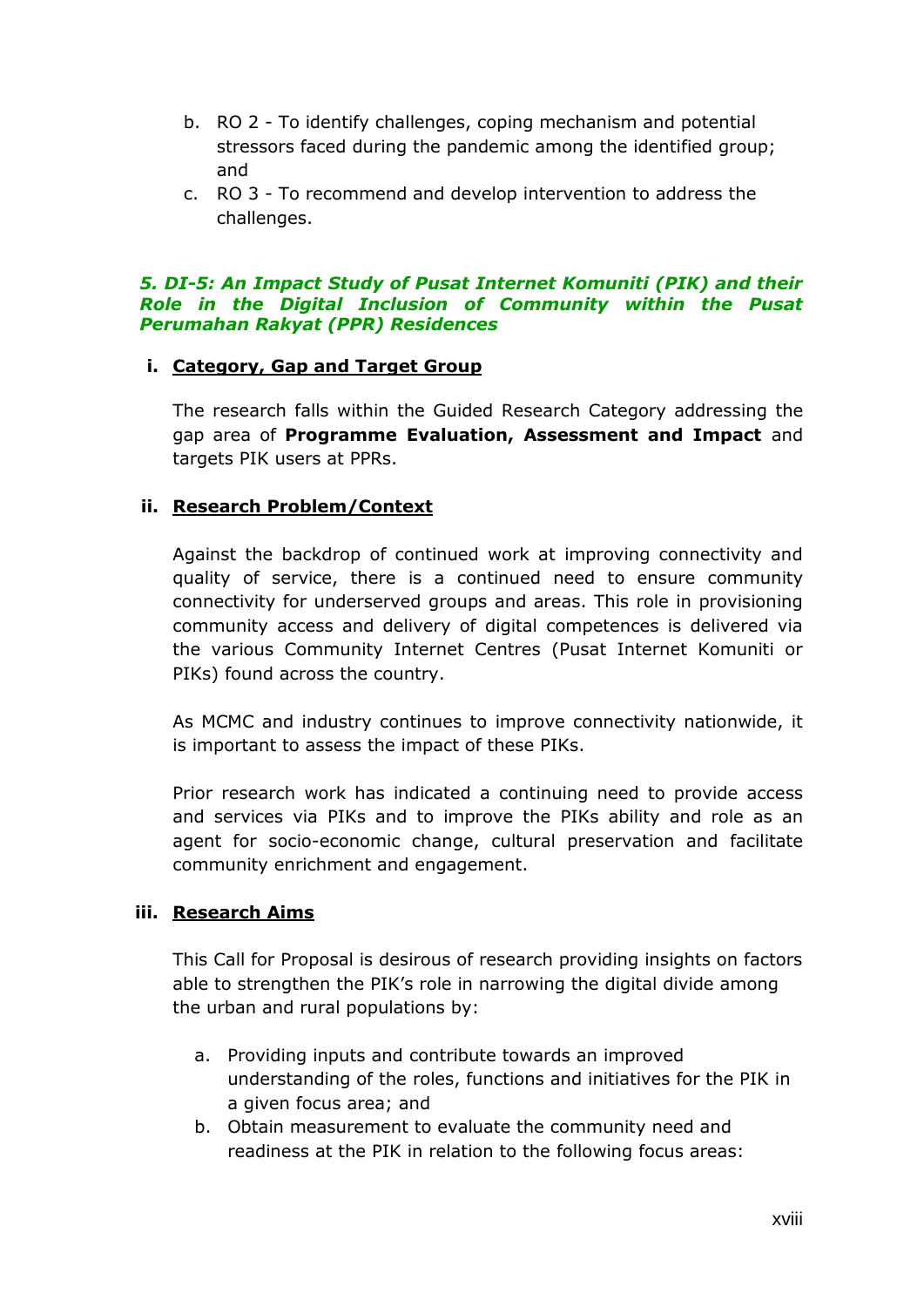- Access;
- Adoption; and
- Application.

#### **iv. Research Objectives**

Researchers are invited to submit proposals guided by the following overarching research objectives (ROs):

- a. RO 1 Investigate users' perception and explore needs of the community within the context of digital inclusion.
- b. RO 2 Examine factors that drive the usage/participation and satisfaction for the PIK services.
- c. RO 3 Evaluate the impact of the PIK on the PPR communities (strengths, weaknesses, opportunities and threats) so as to enhance the sense of belonging of the PIK to the communities.
- d. RO 4 Assess and provide recommendations for enhancing effectiveness of PIK and its role in enhancing digital inclusion within the community including sustainable business model(s) for PIKs located at PPR residences.

#### *6. DI-6: An Impact Study of Klik Dengan Bijak (KDB) Programme*

 $\_$  , and the set of the set of the set of the set of the set of the set of the set of the set of the set of the set of the set of the set of the set of the set of the set of the set of the set of the set of the set of th

#### **i. Category, Gap and Target Group**

The research falls within the Guided Research Category addressing the gap area of **Programme Evaluation, Assessment and Impact** and targets participants who have attended KDB training sessions.

#### **ii. Research Problem/Context**

The Internet has become an important medium for education, communication, information sharing, and personal growth of every individual including target groups such as adolescents etc. But along with its many positive uses and benefits, the ubiquity of internet connectivity has also seen risk-taking behaviours especially adolescents.

In order to promote positive usage and curtail undesirable online behaviours MCMC continues to run the *Klik Dengan Bijak* (Click Wisely) initiative aimed at educating and raising public awareness about Internet safety and security.

MCMC launched the KDB initiative in 2012 as a response to the need to raise awareness among Internet users in Malaysia and to curb online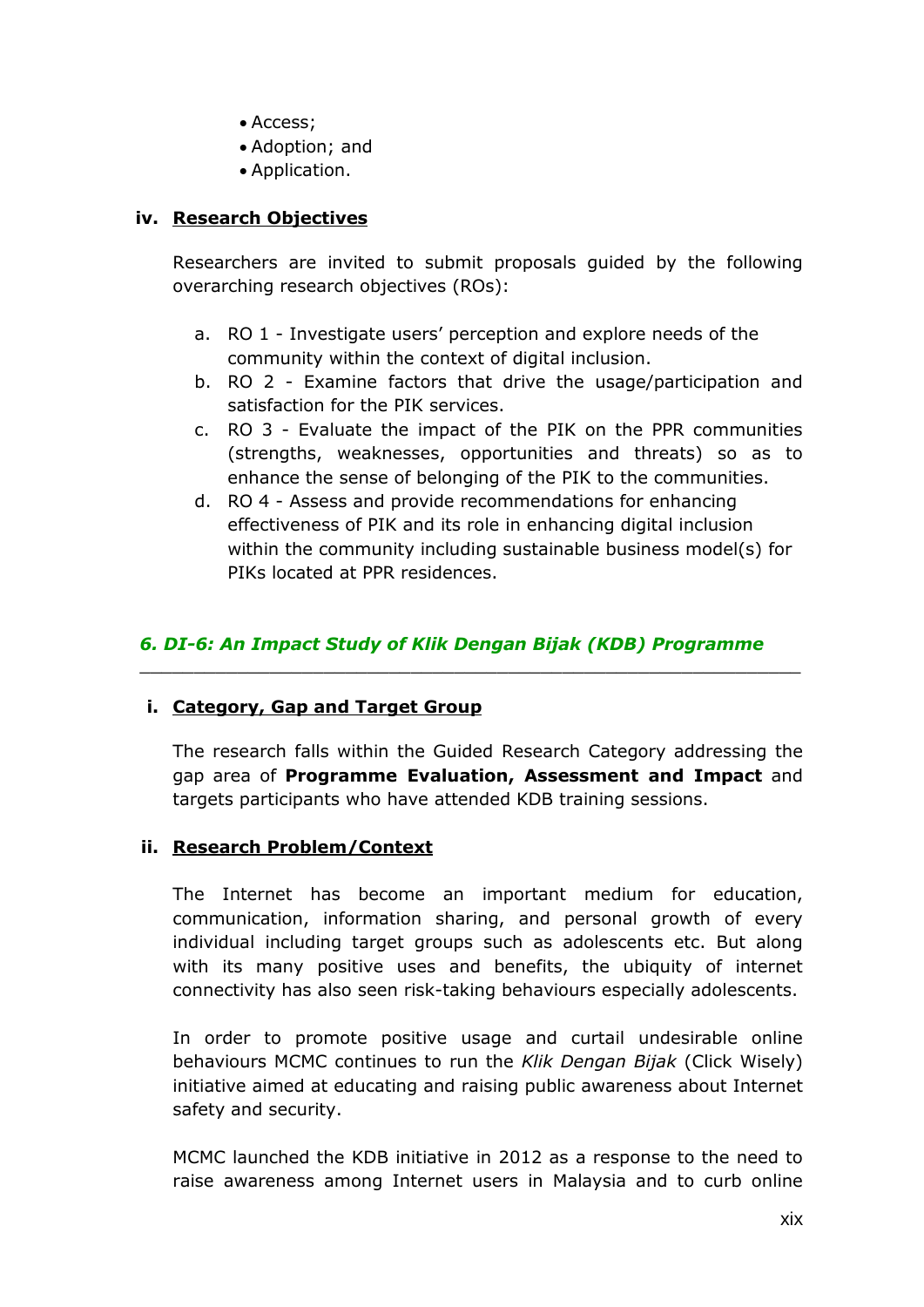abuse. The initiative seeks to create awareness, promote, and educate the public on the positive and ethical use of the Internet while stressing on the importance of self-regulation. The programming of the initiative is based on Rukun Negara with the main thrust being safe, secure and responsible.

KDB implementation includes development of online safety modules, training of trainers with state offices and *Pusat Internet Komuniti* (PIKs) as well as public talks, contests, and offline and online promotions. From 2012 until 2020, KDB has achieved more than 6 million in audience reach, 85,000 followers on social media platforms, and trained 1,730 PIK staff at 873 PIKs. KDB covers topics such as Introduction to telecommunications technologies; user rights and the laws on online offences; cyber bully; online sexual grooming; digital parenting; parental control tools; oversharing; scam; false information; computer security; cyber terrorism; and self-regulation.

#### **iii. Research Aims**

Research findings are aimed at providing an understanding of the vital role of awareness and educating the public such as parents and young children etc.

In relation to this educational and outreach role MCMC is desirous of research to provide insights and recommendations on how to improve the KDB program and ensure a higher level of effectiveness amongst the public in the future.

## **iv. Research Objectives**

Researchers are invited to submit proposals guided by the following overarching research objectives (ROs):

- a. RO 1 Evaluate the effectiveness of the KDB programme.
- b. RO 2 Conduct comparative studies (benchmark, best practices and metrics and indicators for digital literacies) and models in other countries.
- c. RO 3 Examine whether the programme has brought about a positive change in the population's attitudes and has contributed to safe, secure and responsible use of the internet.
- d. RO 4 Assess and provide recommendations for enhancing the effectiveness of the KDB programme.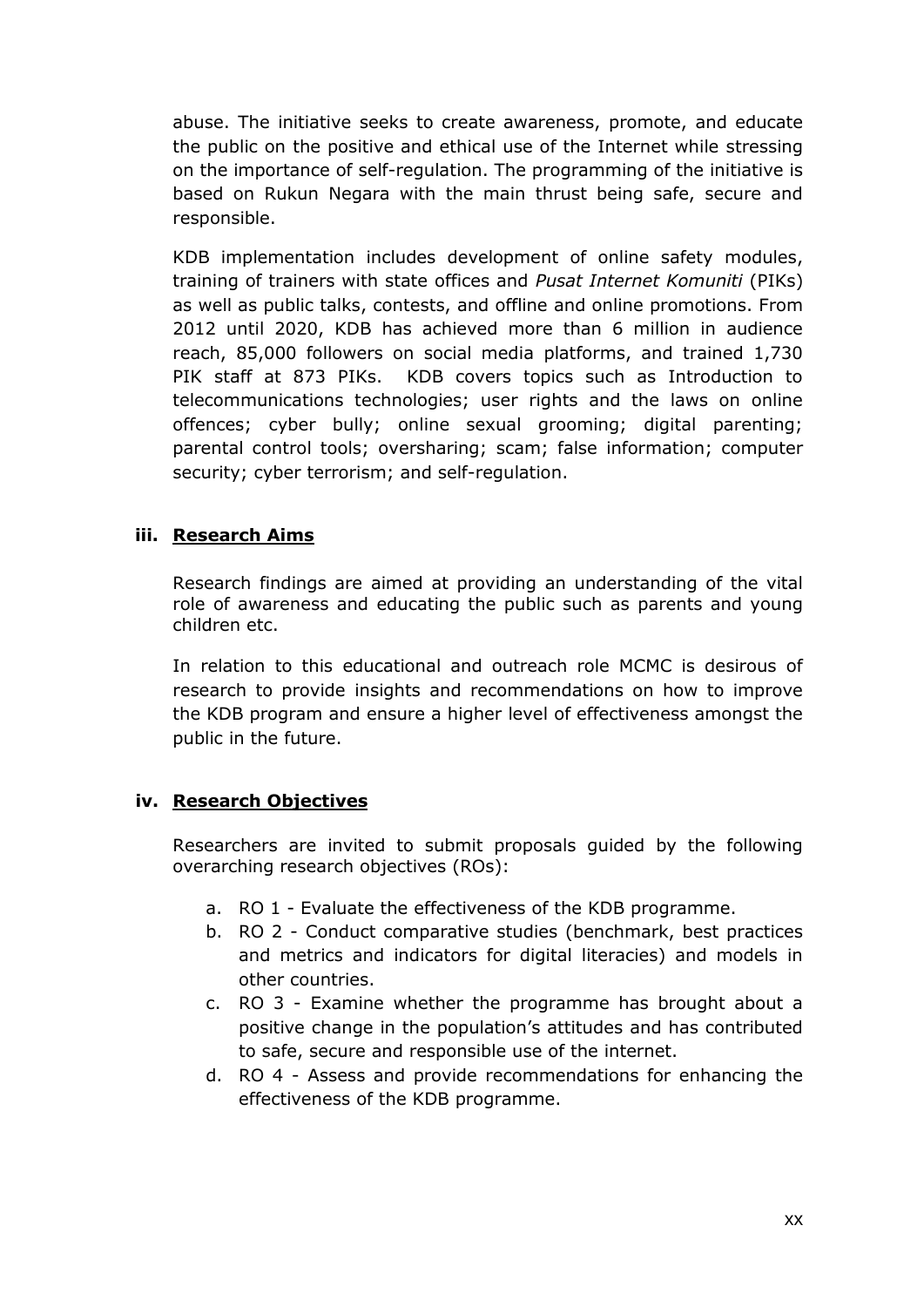# *7. DI-7: An Impact Study of Malaysian ICT Volunteers (MIV) Programme*

 $\_$  ,  $\_$  ,  $\_$  ,  $\_$  ,  $\_$  ,  $\_$  ,  $\_$  ,  $\_$  ,  $\_$  ,  $\_$  ,  $\_$  ,  $\_$  ,  $\_$  ,  $\_$  ,  $\_$  ,  $\_$  ,  $\_$  ,  $\_$  ,  $\_$ 

#### **i. Category, Gap and Target Group**

The research falls within the Guided Research Category addressing the gap area of **Programme Evaluation, Assessment and Impact** and targets those that have served as MIV volunteers

## **ii. Research Problem/Context**

There continues to be a persistent ICT Skills gap amongst underserved groups exacerbated by the rising need to fall back on online interaction and practise social distancing as numbers of those affected by the COVID-19 pandemic continues to rise. Thus in the age of digital dependence, there is a growing need for ICT Skills amongst all portions of society to be able to operate within the new norms.

Prior to the pandemic, MCMC had introduced a cadre of university volunteers known as the Malaysian ICT Volunteers (MIV) to act as communications technology ambassadors. Though the activities of these volunteers have been curtailed during the pandemic, MCMC is hopeful of effective new norm workarounds and approaches to ensure the continued role of MIVs as a human element in delivering awareness and ICT skills to ensure improved digital usage and adoption amongst identified communities.

Since 2016, MIV as an empowerment platform aims at increasing the level of digital literacy, promoting digital inclusion, developing digital champions, reducing the digital divide and empowering digital citizenship.

In working to achieving the above aims, MIVs mission is:

- a. To develop competent digital citizens who are capable of developing and producing ICT applications and services, and create contents which are appropriate for communities and user groups that entails them to have control over all aspect of their life; and
- b. To provide opportunities for volunteers (including youth, women and girls, and retired professionals) to gain and share knowledge and hands-on experience with other people at various levels.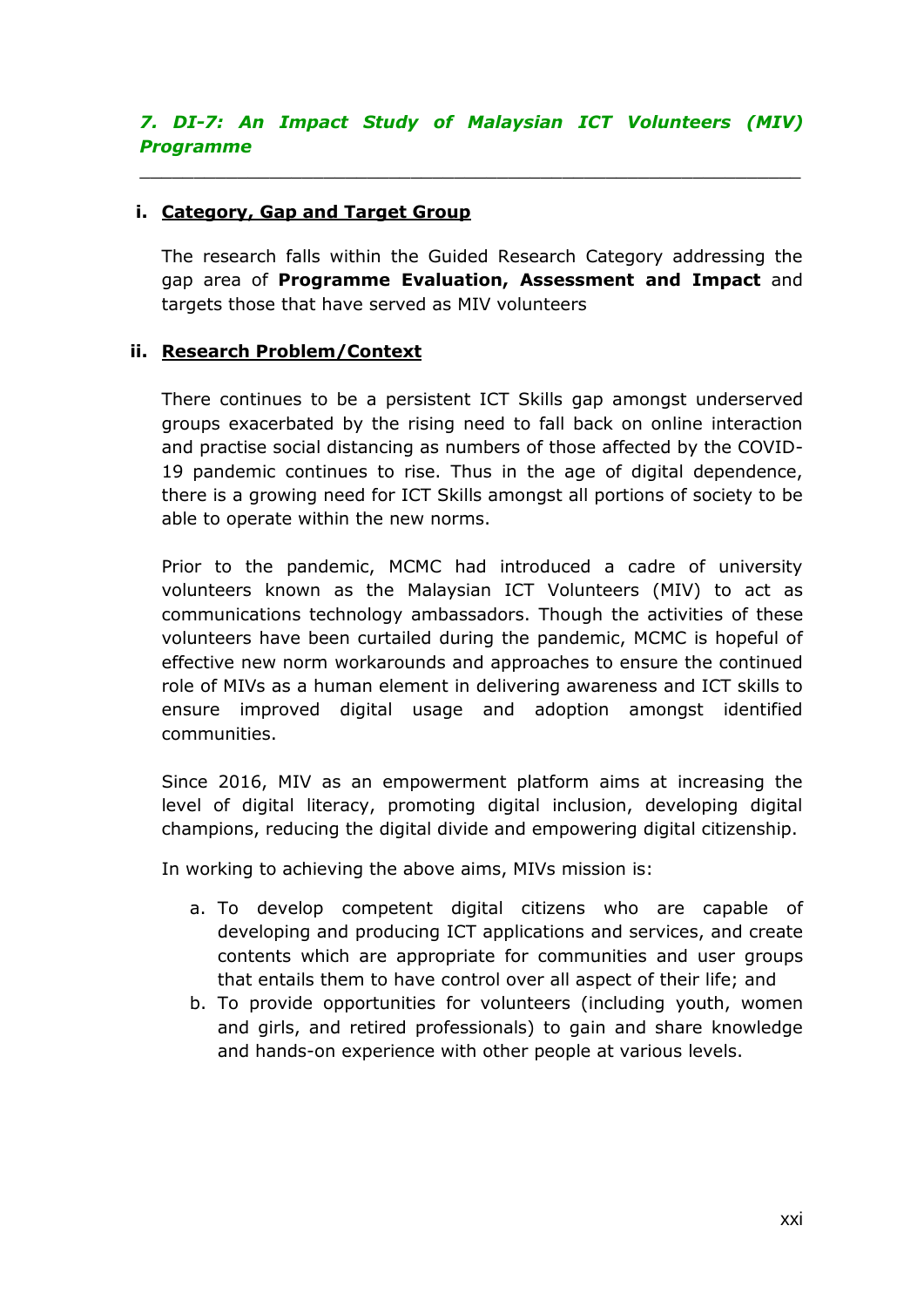## **iii. Research Aims**

The research aims to measure, assess and evaluate the impact Malaysian ICT Volunteers (MIV) Programme which will provide holistic understanding of the:

- a. Effectiveness of the MIV programme (including MIV roles and gap areas); and
- b. Provide suggestion on effective ways to engage, ensure knowledge transfer and inculcation of positive elements to the community.

## **iv. Research Objectives**

Potential researchers are invited to submit proposals guided by the following overarching research objectives (ROs):

- a. RO 1 Evaluate the effectiveness of the MIV programme.
- b. RO 2 Conduct comparative studies (benchmark, best practices and metrics and indicators for digital literacies) and models in other countries.
- c. RO 3 Examine whether the programme has brought about a change in the population's attitudes and usage of the Internet in a safe and positive manner.
- d. RO 4 Assess and provide recommendations for enhancing the effectiveness of the MIV programme.

# *8. DI-8: Mapping and Tracking of Malaysia's National Digital Policies and Plans vis-a-vis the ASEAN Digital Masterplan 2025*

 $\_$  , and the set of the set of the set of the set of the set of the set of the set of the set of the set of the set of the set of the set of the set of the set of the set of the set of the set of the set of the set of th

## **i. Category, Gap and Target Group**

The research falls within the Guided Research Category addressing the gap area of Validation and Improvement and targets ministries, agencies and regulators implementing and monitoring various aspects of Malaysia's implementation of the ASEAN Digital Masterplan 2025.

#### **ii. Research Problem/Context**

The lack of concrete indicators of the development and implementation of Malaysia's digital policies and plans vis-à-vis regional priorities and goals has resulted in a disconnect between National Digital Development Policies and Plans vis-à-vis regional development initiatives and plans. There is thus a need to clarify and understand the differences and